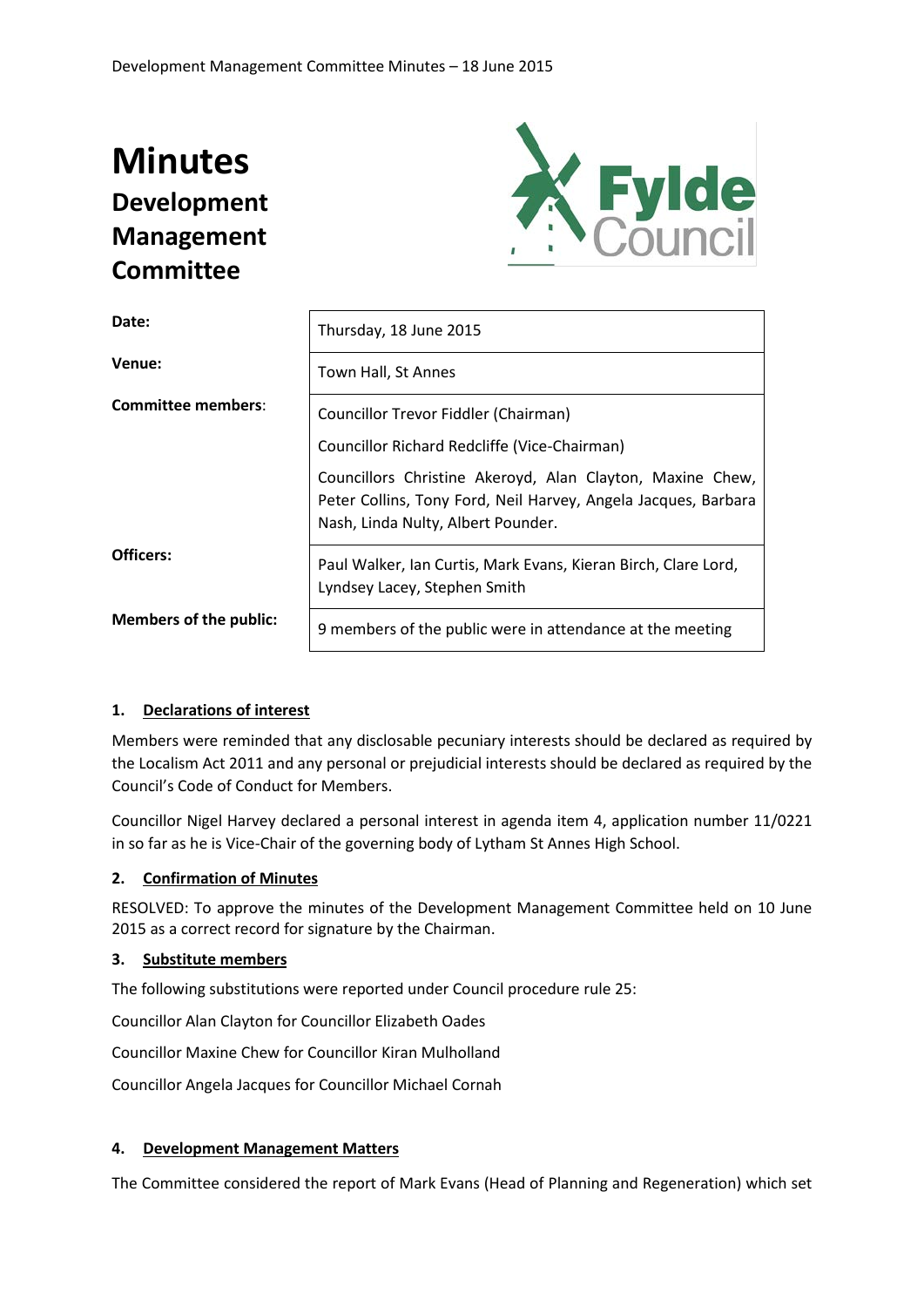out the various planning applications. A copy of the Late Observation Schedule was circulated at the meeting.

Following detailed consideration of each application, it was RESOLVED to decide the applications as stated in the schedule attached.

The Committee wished to place on record their thanks and appreciation to Mr Birch for his hard work in preparing the comprehensive report relating to Whyndyke Farm (planning application 11/0221).

(Councillor Richard Redcliffe was in the chair during consideration of agenda item 4- planning application no 15/0185)

-----------------------------------------

# **Fylde Borough Council copyright [2015]**

You may re-use this document/publication (not including logos) free of charge in any format or medium. You must re-use it accurately and not in a misleading context. The material must be acknowledged as Fylde Borough Council copyright and you must give the title of the source document/publication.

Where we have identified any third party copyright material you will need to obtain permission from the copyright holders concerned.

This document/publication was also available on our website at www.fylde.gov.uk

Any enquiries regarding this document/publication should be sent to us at the Town Hall, St Annes Road West, St Annes FY8 1LW, or to [listening@fylde.gov.uk.](mailto:listening@fylde.gov.uk)

--------------------------------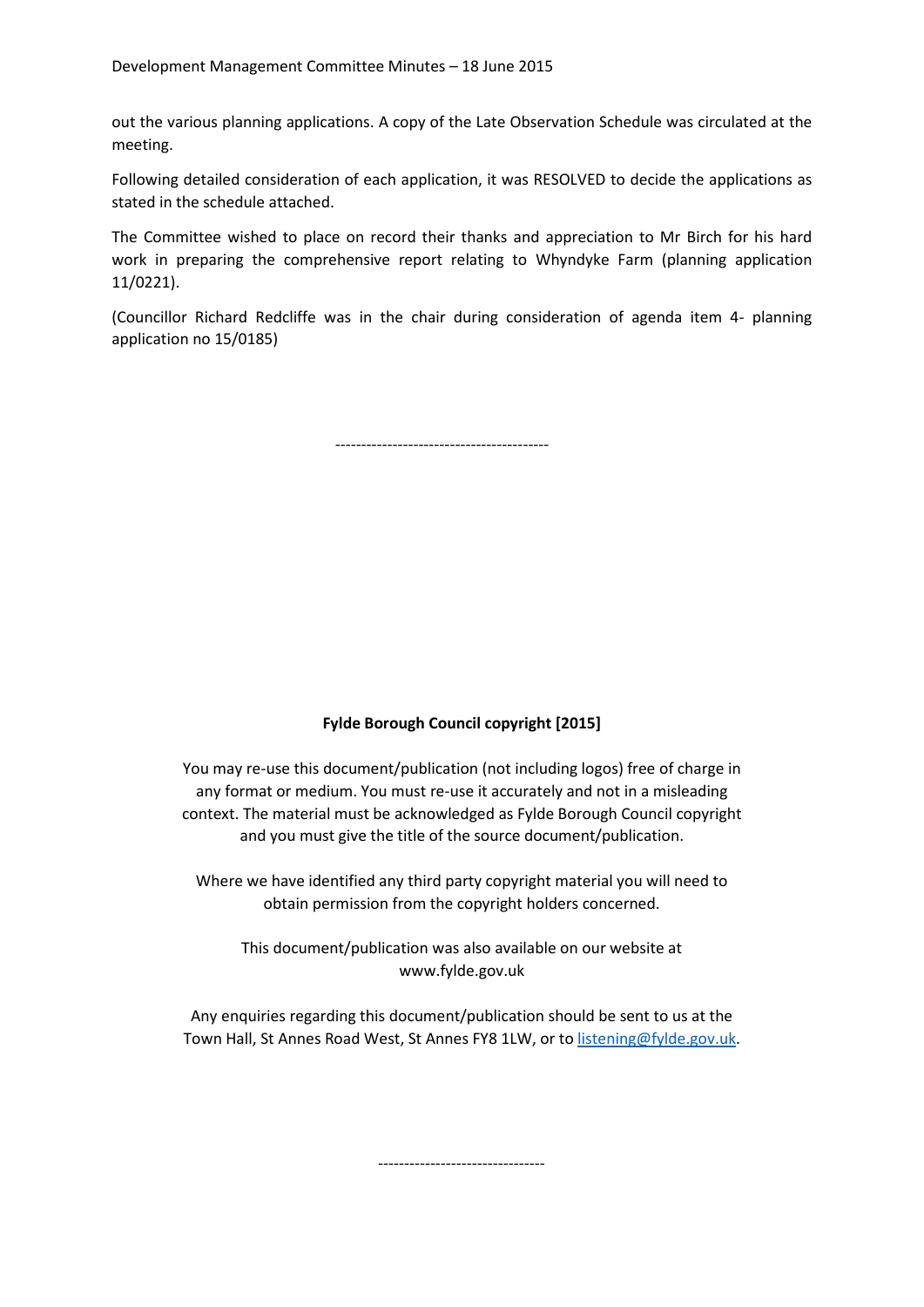# **Development Management Committee Minutes 18 June 2015**

# **Item Number:** 1

| Application Reference: 11/0221 |                                                            | <b>Type of Application:</b>                                    | <b>Outline Planning</b> |  |
|--------------------------------|------------------------------------------------------------|----------------------------------------------------------------|-------------------------|--|
|                                |                                                            |                                                                | Permission              |  |
| Applicant:                     | Whyndyke                                                   | Agent:                                                         | <b>CA Planning</b>      |  |
|                                |                                                            |                                                                |                         |  |
| Location:                      |                                                            | WHYNDYKE FARM, PRESTON NEW ROAD, WESTBY WITH PLUMPTONS,        |                         |  |
|                                | BLACKPOOL, FY4 4XQ                                         |                                                                |                         |  |
| Proposal:                      |                                                            | <b>OUTLINE APPLICATION FOR DEVELOPMENT OF 1400 RESIDENTIAL</b> |                         |  |
|                                | DWELLINGS, 20 HA OF CLASS B2 GENERAL INDUSTRIAL / CLASS B8 |                                                                |                         |  |
|                                |                                                            | STORAGE AND DISTRIBUTION, CLASS D1 PRIMARY SCHOOL, TWO LOCAL   |                         |  |
|                                |                                                            | NEIGHBOURHOOD CENTRES (CLASSES A1/A2/A3/A5), CLASS A4 DRINKING |                         |  |
|                                |                                                            | ESTABLISHMENT, CLASS D1 HEALTH CENTRE, CLASS D1 COMMUNITY      |                         |  |
|                                |                                                            | BUILDING, VEHICLE ACCESS ONTO PRESTON NEW ROAD AND MYTHOP      |                         |  |
|                                |                                                            | ROAD WITH ASSOCIATED ROAD INFRASTRUCTURE, CAR PARKING, PUBLIC  |                         |  |
|                                |                                                            | OPEN SPACE, SPORTS PITCHES, ALLOTMENTS, THE RETENTION AND      |                         |  |
|                                |                                                            | IMPROVEMENT OF NATURAL HABITATS, WATERCOURSE, PONDS, REED      |                         |  |
|                                |                                                            | BEDS HEDGEROWS AND LANDSCAPING FEATURES.                       |                         |  |

## **Decision**

Outline Planning Permission:- Approved subject to the completion of a Section 106 agreement in order to secure:

- Provision, retention and operational details for 20% of the proposed dwellings to be affordable properties to be provided on site.
- A contribution of £900,000 towards off site affordable housing to Blackpool.
- £244, 000 contribution to proposed off site cycle links as referred in Tech Note 6 (Nov 2013)
- £20,000 contribution for traffic signals review for post scheme optimisation of Preston New Road Junction with Clifton Rd, Graham's Cottage and Mythop Rd.
- £50,000 requirement of Blackpool Council towards Blackpool's Variable Message Signing scheme to assist in offsetting traffic impact.
- £20,000 required to implement additional measures to deter routing of vehicles through Staining via the new Mythop Road access (signage, traffic calming and speed control).
- £30,000 towards Travel Plan support for Lancashire County Council (LCC). Blackpool Council to input and assist with monitoring.
- £210 per dwelling (£294,000 total) for Personalised Travel Planning as part of this £100,000 to be allocated to provide bus travel passes (triggered only if travel plan targets are not achieved. as agreed in the Mayor Brown TA Addendum of November 2013.)
- £30,000 required in the event that flow changes recorded in the monitoring of links surrounding the Mythop Road access as required by condition exceed those agreed in section 13 of Technical Note 9.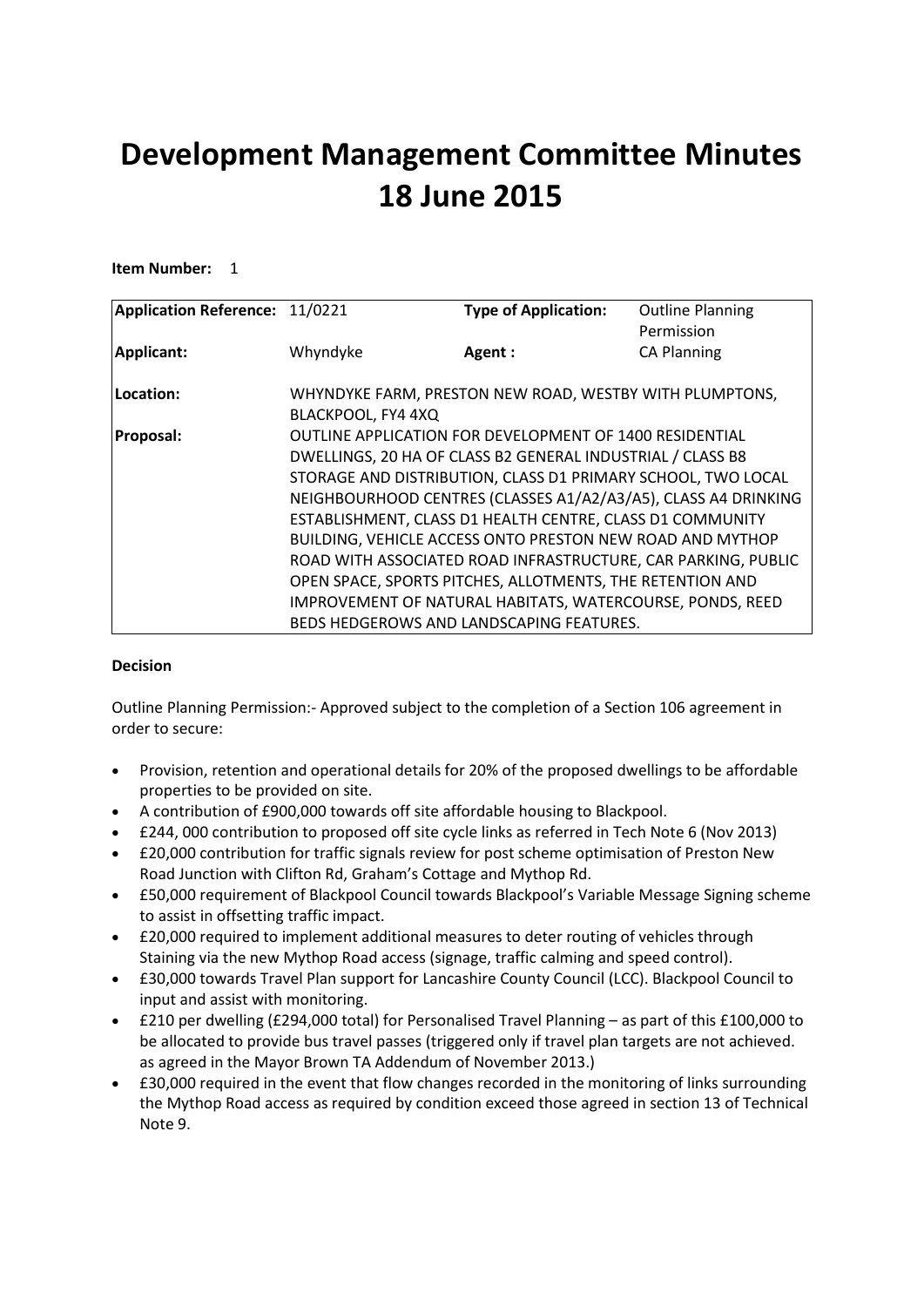- Contributions to secure a high frequency (LCC require every 15 mins at peak times and 30 mins intervals at non-peak times) bus service to be provided/operational prior to occupation of 100 dwellings. Payment of £1,283,836 in 10 instalments:
	- £329, 942 prior to occupation of 100 units
	- £91, 893 first anniversary of occupation of 100 units
	- £60, 455 second anniversary of occupation of 100 units
	- £58, 704 third anniversary of occupation of 100 units
	- £481, 642 fourth anniversary of occupation of 100 units
	- £55, 853 fifth anniversary of occupation of 100 units
	- £65, 023 sixth anniversary of occupation of 100 units
	- £43, 958 seventh anniversary of occupation of 100 units
	- £64, 015 eighth anniversary of occupation of 100 units
	- £32, 352 ninth anniversary of occupation of 100 units
	- Further annual contributions only if construction extends beyond 10 years.
- Lancashire secondary school education contribution of £2,229,545
- Blackpool Secondary school education contribution of £412,015
- Provision of a 1.5 form entry Primary school on site.
- Provision of a health centre and community centre on site.

and the following conditions (or any amendment to the wording of these conditions or additional conditions that the Head of Planning & Regeneration believes is necessary to make otherwise unacceptable development acceptable):

## **Conditions and Reasons**

1 The first application for approval of reserved matters shall be made to the Local Planning Authority before the expiration of three years from the date of this permission. All subsequent reserved matters shall be submitted no later than 12 years from the date of this permission and shall be commenced within two years from the final approval of the reserved matters, or in the case of approval on different dates, the final approval of the last such matter approved.

> Reason: To comply with the provisions of section 92(2) of the Town and Country Planning Act 1990.

2 Before any development is commenced (a) reserved matters application(s) must be submitted to and approved by the Local Planning Authority in respect of the following reserved matters: Layout, Scale, Appearance and Landscaping

> Reason: This permission is an outline planning permission and details of these matters still remain to be submitted.

3 No part of the development hereby approved shall commence unless and until the full design and construction details of all site access and off site highway improvements have been submitted to and approved in writing by the local planning authority in consultation with the local highway authorities and the Highways Agency as appropriate.

The works include:

• The site access to Mythop Road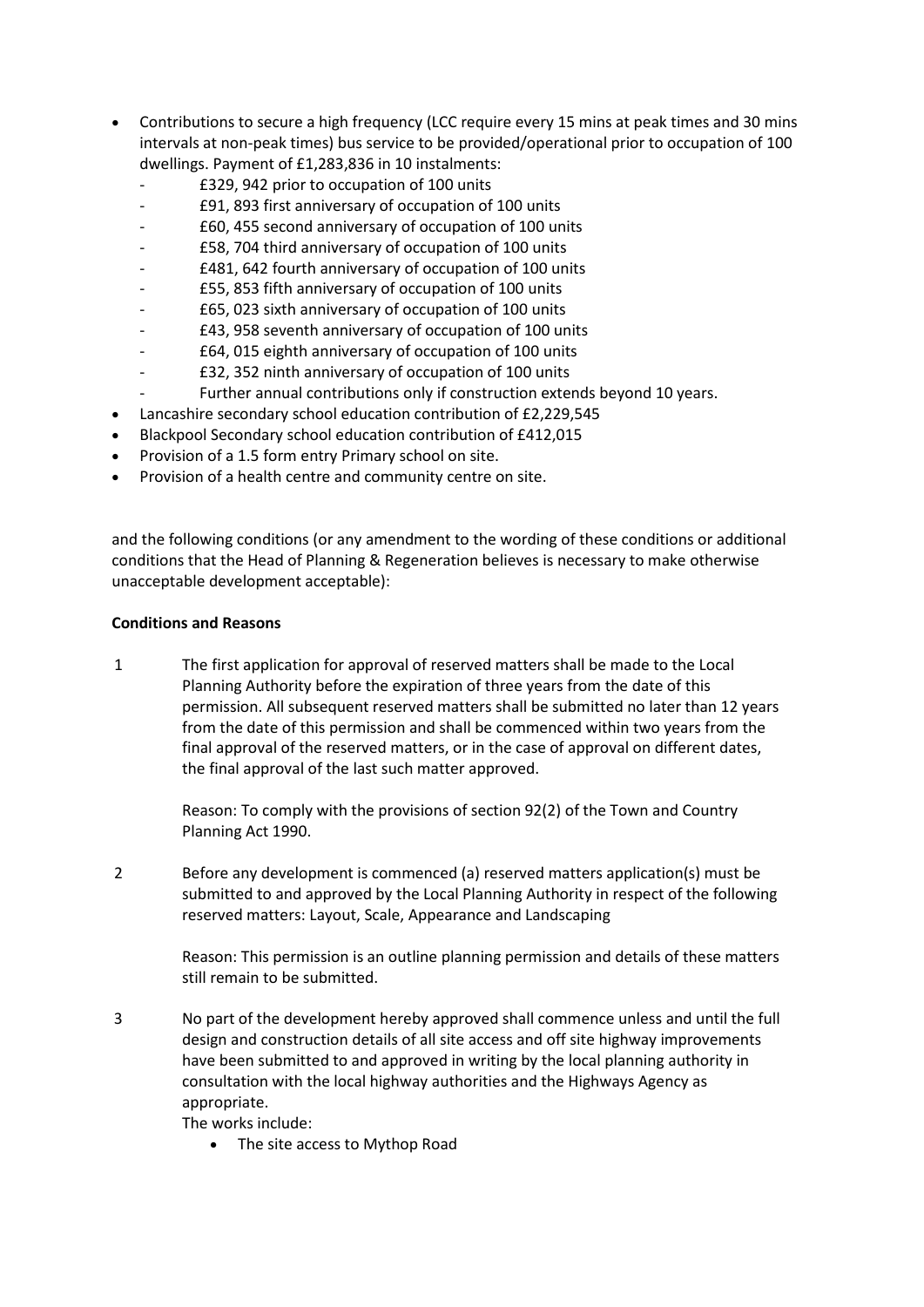- Graham's Cottage Access and associated highway improvement works
- Clifton Road Access and associated highway improvement works
- M55 J4 "interim" and "final" improvement schemes

The details to be submitted shall include:

- Final details of how the schemes interface with the existing highway alignment.
- Traffic signal operating parameters.
- Full signing and carriageway marking details.
- Full construction details.
- Confirmation of compliance with current departmental standards (as set out in the Design Manual for Roads and Bridges) and policies (or approved relaxations/departures from standards).
- An independent Stage 1 & Stage 2 Road Safety Audit carried out in accordance with current departmental standards and current advice notes.

Reason: To ensure that the M55 motorway continues to fulfil its purpose as part of the national system of routes for through traffic in accordance with section 10(2) of the highways act 1980, maintaining the safety of traffic on that road. and in order to satisfy the Local Planning Authority and the Highway Authority(s) that the final details of the highway scheme/works are acceptable before work commences on site.

4 No part of the development hereby approved shall commence until a scheme for the construction of the internal distributor Road, including junctions with Graham's Cottage, Clifton Road and Mythop Road have been first submitted to, and approved in writing by the Local Planning Authority in consultation with the Highway Authority(s).

> Reason: In order to satisfy the Local Planning Authority and the Highway Authority(s) that the final details of the highway scheme/works are acceptable before work commences on site.

5 Prior to occupation of the first dwelling, a landscape management plan including long term design objectives, timing of the works, management responsibilities and maintenance schedules for all landscaped areas including cycle/footways shall be submitted to and approved in writing by the Local Planning Authority. The landscape management plan shall be carried out in accordance with the details so approved.

> Reason: In order to satisfy the Local Planning Authority and the Highway Authority(s) that the final details of the works are acceptable before work commences on site.

6 No development shall take place until a Construction Method Statement has been submitted to, and approved in writing, by the Local Planning Authority. The approved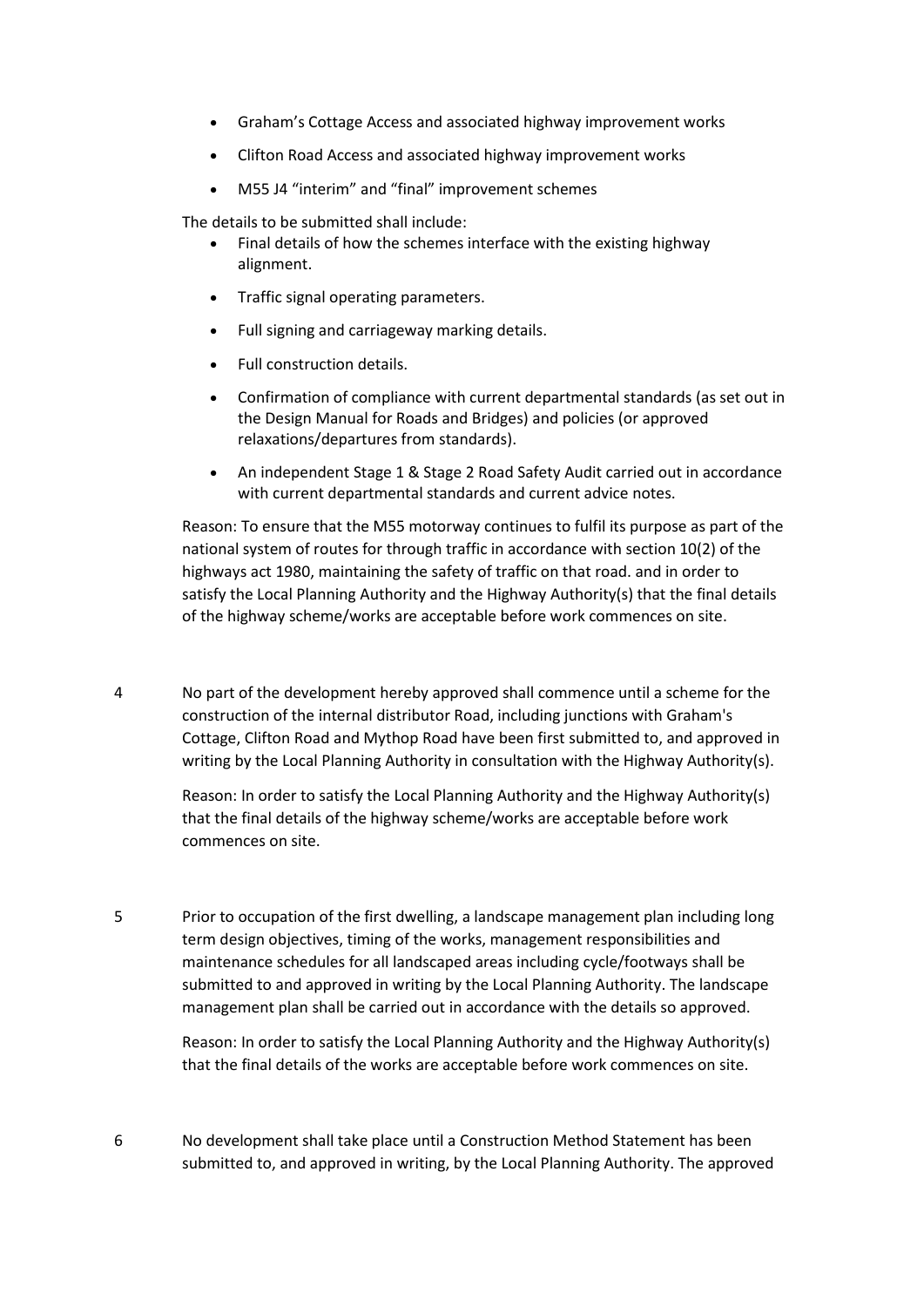Statement shall be adhered to throughout the construction period. The Statement shall provide for:

i) the parking of vehicles of site operatives and visitors;

ii) loading and unloading of plant and materials;

iii) storage of plant and materials used in constructing the development;

iv) the erection and maintenance of security hoarding including decorative displays and facilities for public viewing, where appropriate;

v) wheel washing facilities;

vi) a management plan to control the emission of dust and dirt during construction identifying suitable mitigation measures;

vii) a scheme for recycling/disposing of waste resulting from construction work (there shall be no burning on site);

viii) a Management Plan to identify potential ground and water contaminants ix) a scheme to control noise during the construction phase.

Reason: To maintain the operation and safety of local streets and the through routes in the area during site preparation and construction.

7 Development shall not begin until a phasing programme for the whole of the development and for the highways works referred to, has been submitted to and approved in writing by the local planning authority. Development shall be carried out in accordance with the approved phasing programme.

> Reason: To define the permission and in the interests of the proper development of the site.

8 Prior to first occupation of any part of the development hereby approved, a monitoring regime shall be agreed in writing with the Local Planning Authority in consultation with the Highways Authority(s) and thereafter maintained to record traffic levels on the approaches of the newly constructed Mythop Road access. For the avoidance of doubt monitoring shall take place annually throughout the construction of the site and be formally reported.

> Reason: To ensure monitoring is in place to inform the need for further mitigation measures as necessary.

9 Prior to first occupation of any part of the development hereby approved, the highway access works at Mythop Road and internal distributor road connecting to the Graham's Cottage access should be constructed in accordance with the details approved.

> Reason: In order to maintain network reliability and safety and ensure that residents of the development have satisfactory access to services and facilities.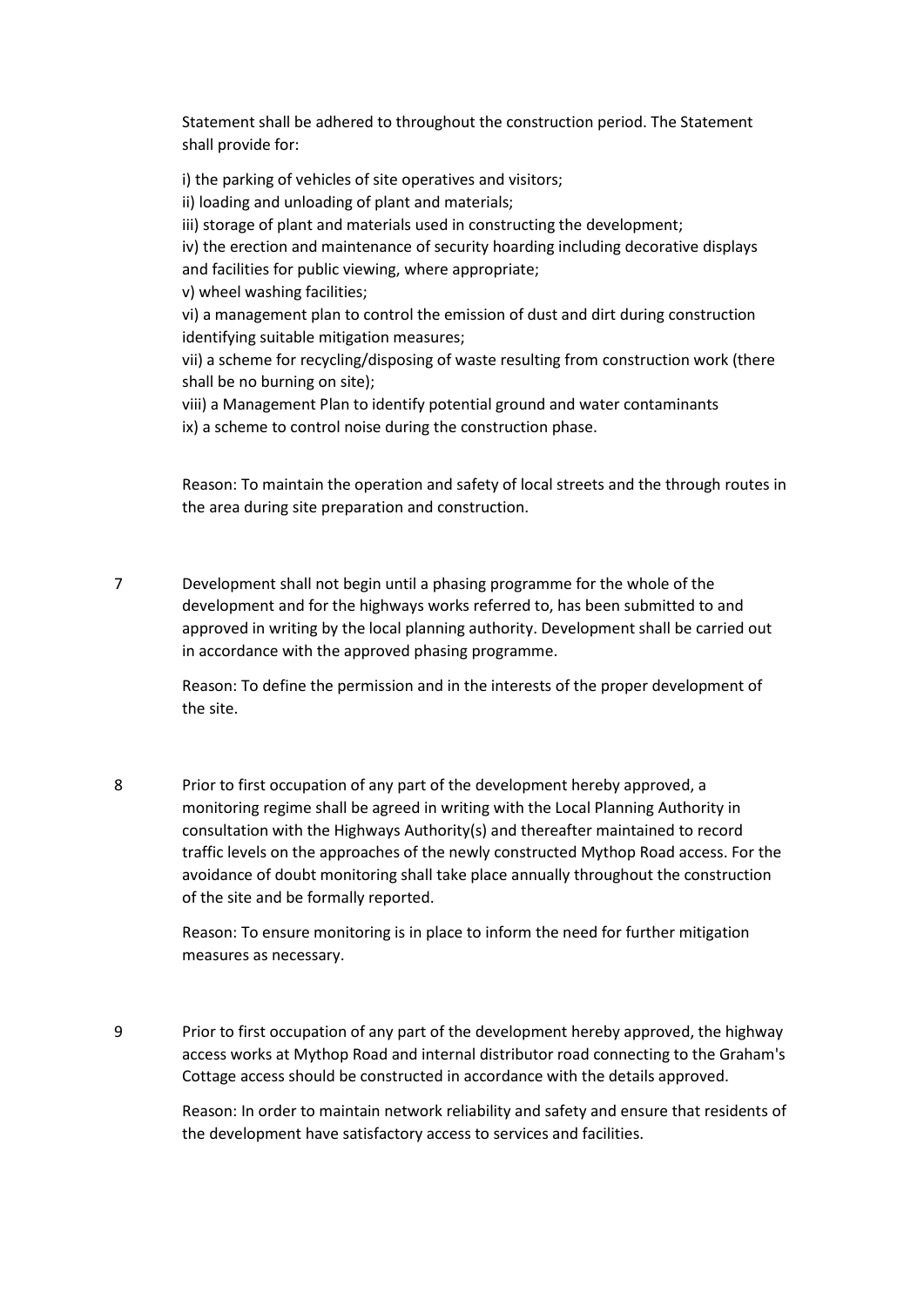10 No more than 200 dwellings or 25% of the employment land of the development hereby approved shall be occupied unless and until the improvements to the Graham's Cottage / Preston New Road (A583) Access, as shown in outline on Mayer Brown Plan No. NW/CAP/WHYN.1/1001 Rev F dated 4/10/2013, have been constructed in accordance with the details agreed in Condition 2 above and completed to the satisfaction of the local planning authority in consultation with the local highway authorities.

Reason: To ensure that the M55 motorway continues to fulfil its purpose as part of the national system of routes for through traffic in accordance with section 10(2) of the highways act 1980, maintaining the safety of traffic on that road and in order to maintain network reliability and safety and ensure that residents of the development have satisfactory access to services and facilities.

11 No more than 700 dwellings or 50% of the employment land of the development hereby approved shall be occupied unless and until the improvements to the Clifton Road / Preston New Road (A583) Access, as shown in outline on Mayer Brown Plan No. NW/CAP/WHYN.1/1001 Rev F dated 4/10/2013, have been constructed in accordance with the details agreed in Condition 3 above and completed to the satisfaction of the local planning authority in consultation with the local highway authorities.

> Reason: To ensure that the M55 motorway continues to fulfil its purpose as part of the national system of routes for through traffic in accordance with section 10(2) of the highways act 1980, maintaining the safety of traffic on that road and in order to maintain network reliability and safety and ensure that residents of the development have satisfactory access to services and facilities.

12 No more than 50 dwellings of the development hereby approved shall be occupied unless and until the "interim" highway improvement scheme at M55 Junction 4, as shown in outline on Mayer Brown Plan No. NW/CAP/WHYN.1/1007 Rev B dated 14/11/2013, has been constructed in accordance with the details agreed in Condition 3 above and completed to the satisfaction of the local planning authority in consultation with the local highway authorities and the Highways Agency.

Reason: To ensure that the M55 motorway continues to fulfil its purpose as part of the national system of routes for through traffic in accordance with section 10(2) of the highways act 1980, maintaining the safety of traffic on that road and in order to maintain network reliability and safety and ensure that residents of the development have satisfactory access to services and facilities.

13 No more than 750 dwellings of the development hereby approved shall be occupied unless and until the "final" highway improvement scheme at M55 Junction 4, as shown in outline on Mayer Brown Plan No. NW/CAP/WHYN.1/1008 Rev A dated 27/2/2013, has been constructed in accordance with the details agreed in Condition 3 above and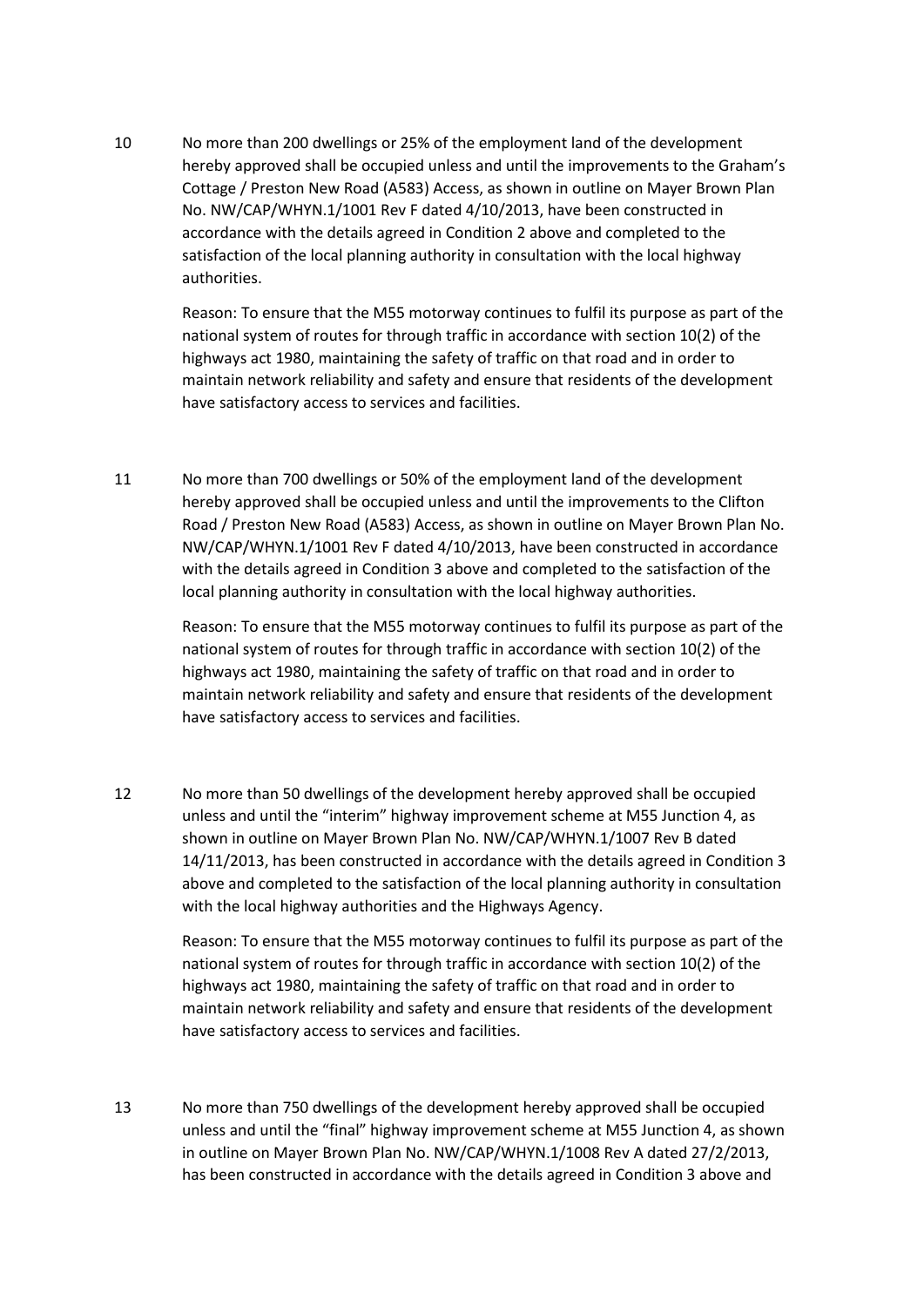completed to the satisfaction of the local planning authority in consultation with the local highway authorities and the Highways Agency.

Reason: To ensure that the M55 motorway continues to fulfil its purpose as part of the national system of routes for through traffic in accordance with section 10(2) of the highways act 1980, maintaining the safety of traffic on that road and in order to maintain network reliability and safety and ensure that residents of the development have satisfactory access to services and facilities.

14 Prior to the occupation of the 101st residential dwelling a high frequency Public transport service must be operational, delivering a bus service frequency in the order of 15 minutes (peak periods 07:00 to 09:00 and 15:30 to 17:30) and also a lower frequency (30 min) evening and weekend service. Should the development build out extend beyond 10 years an annual contribution will be agreed between the developer and Lancashire County Council based on service cost and fare box to ensure the bus service is sustainable prior to final construction.

> Reason: To ensure that the M55 motorway continues to fulfil its purpose as part of the national system of routes for through traffic in accordance with section 10(2) of the highways act 1980, maintaining the safety of traffic on that road and to ensure the provision of a high quality public transport service that will limit the impact of this development on the local transport network.

15 Prior to the occupation of the 101st residential dwelling, hereby approved, the S106 contribution relating to offsite pedestrian and cycle route provision shall be paid in its entirety.

> Reason: In order to satisfy the Local Planning Authority and the Highway Authority that these sustainable transport links can be substantially completed at an early stage in the development of the site and hence effect the modal choice of the occupants; in order that the traffic generated by the development does not exacerbate unsatisfactory highway conditions.

16 Prior to the first occupation of the development hereby permitted, a Full Travel Plan shall be submitted to, and approved in writing by, the Local Planning Authority. The Travel Plan to include objectives, targets, measures to achieve targets, monitoring, and implementation timescales and continue with the provision of a travel plan co-ordinator. The approved plan(s) will be audited and updated at intervals as approved and the approved plan(s) be carried out.

> Reason: To ensure that the development provides sustainable transport options and to ensure that the M55 motorway continues to fulfil its purpose as part of the national system of routes for through traffic in accordance with section 10(2) of the highways act 1980, maintaining the safety of traffic on that road.

17 There shall not at any time in connection with the development hereby permitted be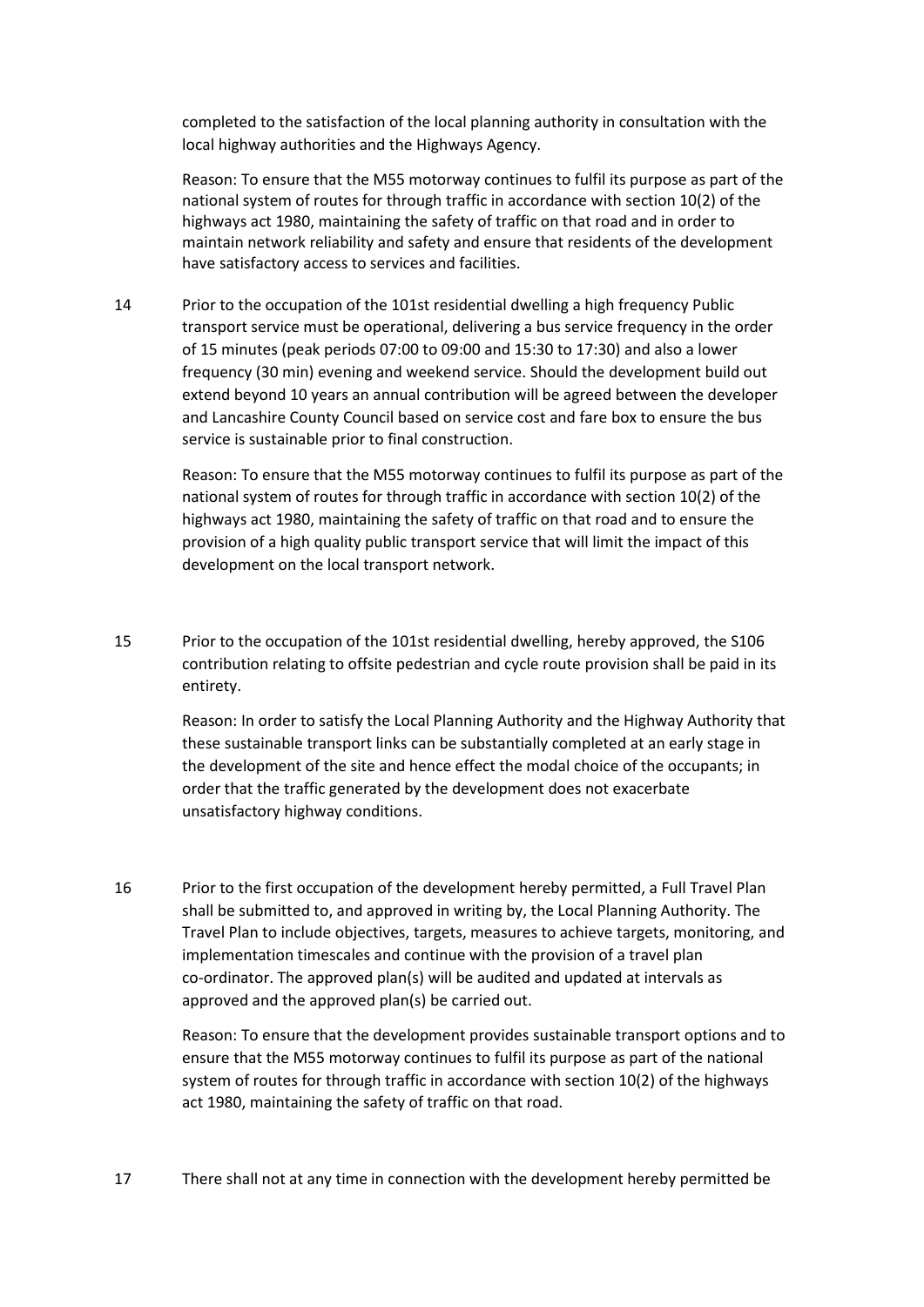planted hedges, trees or shrubs over 1m above the road level within any visibility splay required to maintain safe operation for all users.

Reason: To ensure adequate visibility splays are maintained at all time.

18 Prior to completion of the first dwelling details of an external lighting scheme shall be submitted to and approved in writing by the Local Planning Authority. The approved lighting scheme shall be carried out and permanently maintained in accordance with the approved details, unless otherwise agreed in writing with the Local Planning Authority.

> Reason: In order to satisfy the Local Planning Authority and the Highway Authority(s) that the final details of the works are acceptable before work commences on site.

19 No development, to which the application relates, shall be begun which would result in the maximum gross floor space, for buildings within the specified use class, of the Town and Country Planning (Use Classes) Order 1987, and subsequent amendments, exceeding the limit for each class shown below:

| Use Class                  | Maximum Gross Floor Area |
|----------------------------|--------------------------|
| B1 Office                  | 0 square metres          |
| <b>B2 Industrial</b>       | 40,000 square metres     |
| <b>B8 Warehouse</b>        | 80,000 square metres     |
| C <sub>3</sub> Residential | 1400 dwellings           |

Reason: To ensure that the M55 motorway continues to fulfil its purpose as part of the national system of routes for through traffic in accordance with section 10(2) of the highways act 1980, maintaining the safety of traffic on that road.

20 There shall be no direct vehicular or pedestrian access of any kind between the site and the M55 motorway. To this end prior to the occupation of any employment element of the site a close-boarded fence or similar barrier not less than two metres high shall be erected along the frontage of the site with the motorway the details of which shall be approved in writing by the Planning Authority. The fence shall be erected a minimum of one metre behind the existing motorway boundary fence on the developer's land and be independent of the existing fence.

Reason: In the interests of safety and to prevent inappropriate access to the M55 motorway.

21 There shall be no development on or adjacent to any motorway embankment that shall put any embankment or earthworks at risk.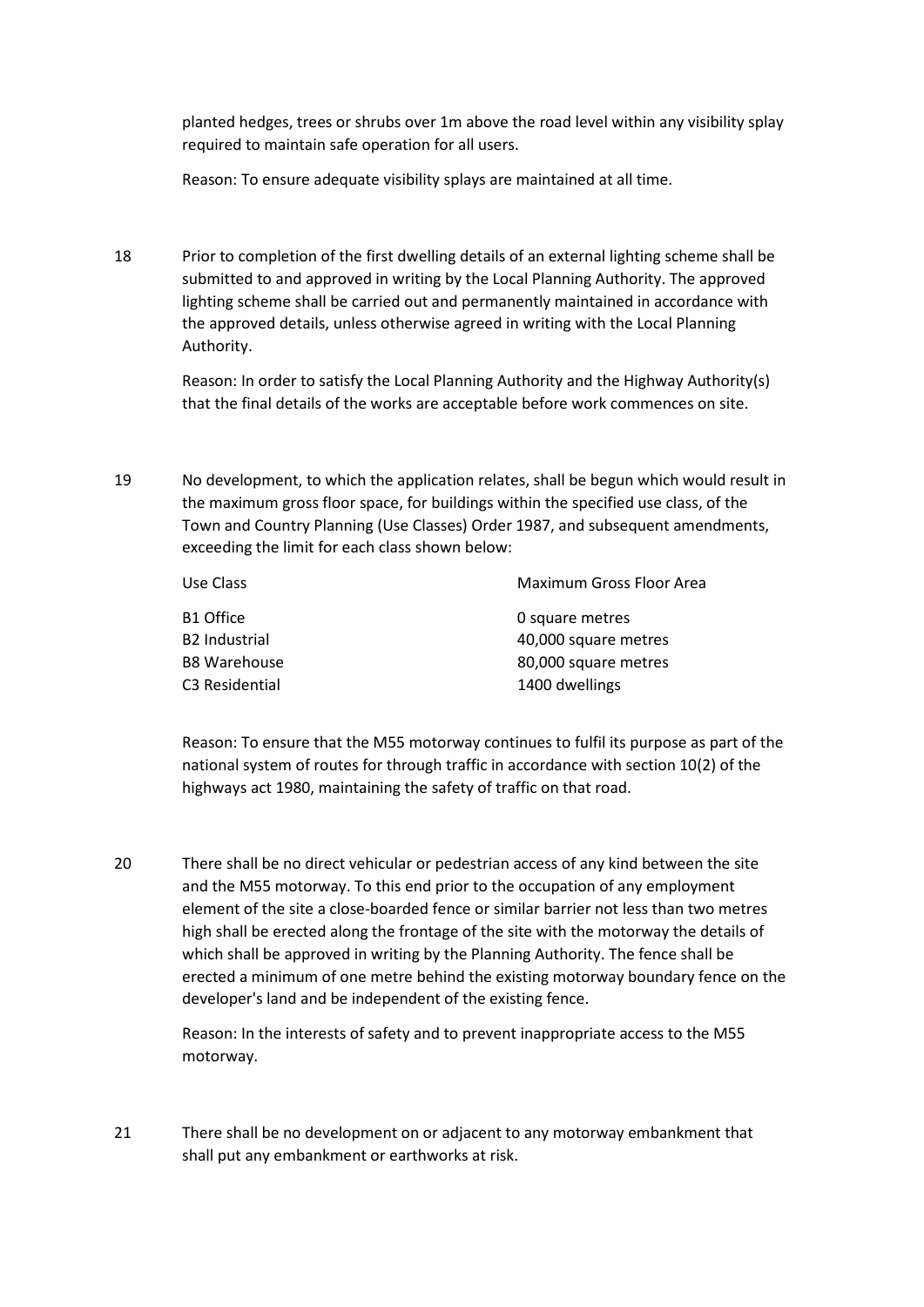Reason: To maintain the stability of the motorway and ensure the safety of its users.

22 No drainage from the proposed development shall run off into the motorway drainage system, nor shall any such new development adversely affect any motorway drainage.

Reason: To maintain the stability of the motorway and ensure the safety of its users.

23 No development shall take place on the site until the applicant, or their agent or successors in title, has secured the implementation of a programme of archaeological work. This must be carried out in accordance with a written scheme of investigation which shall include provision for the investigation of the existing ponds on the site, and shall first have been submitted to and agreed in writing by the Local Planning Authority. The subsequent archaeological record shall be submitted to the LPA on completion of the programme of archaeological work.

Reason: To ensure and safeguard the recording and inspection of matters of archaeological/historical importance associated with the site.

24 Prior to the commencement of development a scheme for the provision and layout of the outdoor sports provision (including both summer and winter layouts) within the application site shall be submitted to and approved in writing by the Local Planning Authority (after consultation with Sport England) and shall include:

i) the siting and purpose of each sports pitch to be provided within or in association with the development;

ii) a scheme for the management of the sports provision to be made within or in association with the development, including provision to be made for use by other organisations / individuals within the local community

iii) A timescale for the implementation of the outdoor sports provision.

No development shall commence on site until the details referred to in this condition have been submitted to and approved in writing by the Local Planning Authority.

Reason: In order that the site is served by appropriate areas of outdoor recreation pitches

25 Prior to the commencement of development details of a management plan to be put in place to detract visitors from the sensitive locations of Marton Mere SSSI shall be submitted and approved in writing by the Local Planning Authority. This should include sympathetic management of recreational activities etc. The approved management plan shall be implemented in full.

> Reason: In the interests of protecting wildlife and biodiversity and to comply with the provisions of the Wildlife & Countryside Act 1981 and the National Planning Policy Framework.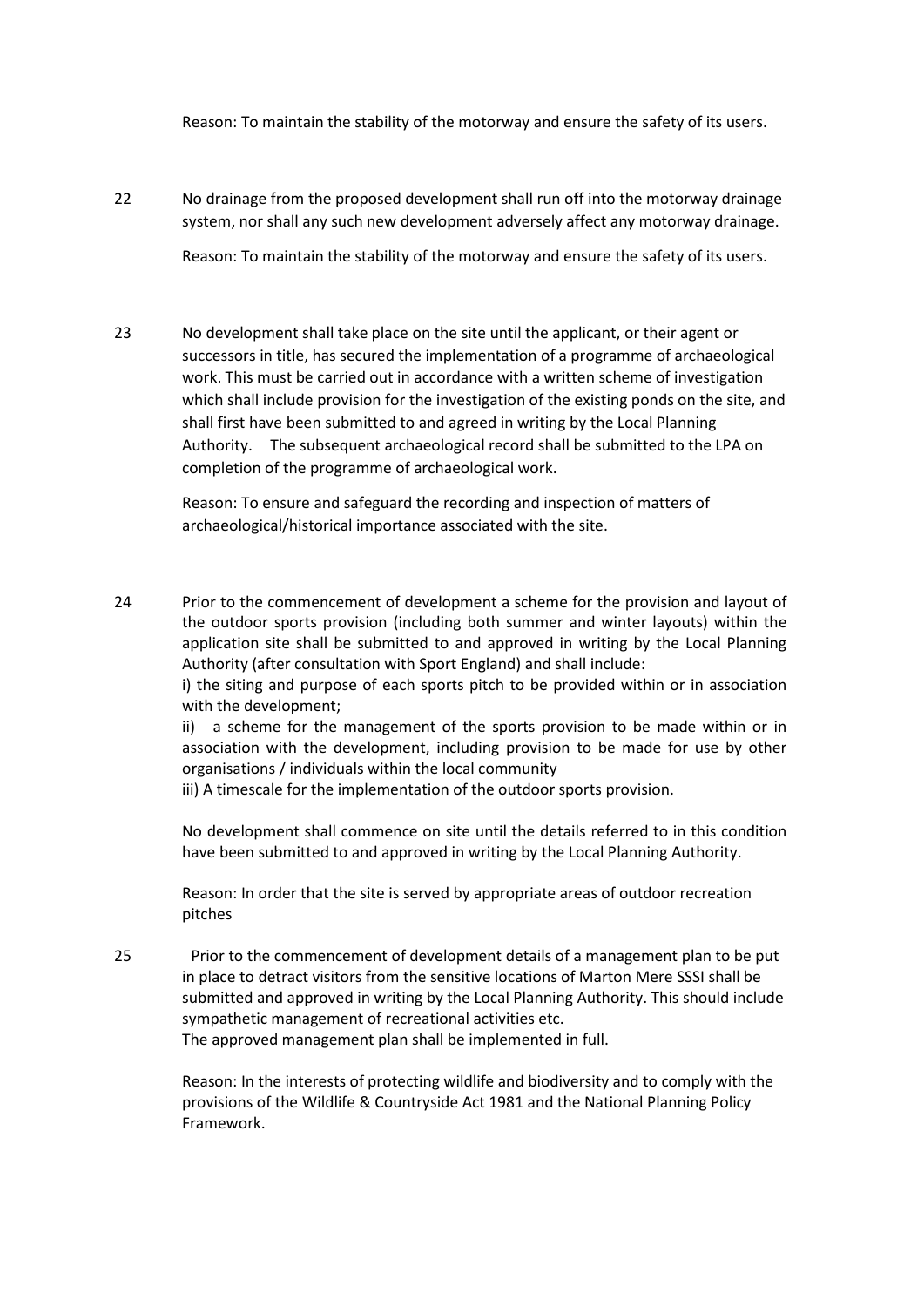26 Prior to the commencement of development details of noise barriers to be used to attenuate noise to ensure the birds associated with Marton Mere SSSI are not disturbed shall be submitted to and approved in writing by the Local Planning Authority. Acoustic maps are required to illustrate how the noise will be attenuated and the approved details shall be implemented in full.

> Reason: In the interests of protecting wildlife and biodiversity and to comply with the provisions of the Wildlife & Countryside Act 1981 and the National Planning Policy Framework.

27 No development approved by this planning permission shall take place until a scheme for the provision, management and enhancement of the pond network on site is submitted to and approved in writing by the Local Planning Authority. Enhancement works should be timed to occur outside of the main amphibian, bird and invertebrate breeding season (March – September). There shall be no net loss of ponds associated with the development and the development shall subsequently proceed in accordance with the approved scheme.

> Reason: To protect and enhance the aquatic environment and ensure that the development does no result in the loss of any aquatic habitats and to comply with the provisions of the Wildlife & Countryside Act 1981 and the National Planning Policy Framework.

28 The development should not proceed without the prior acquisition of a licence from Natural England for the derogation of the protection of bats under the Habitats Directive.

> Reason: In the interests of protecting wildlife and biodiversity and to comply with the provisions of the Wildlife & Countryside Act 1981 and the National Planning Policy Framework.

29 No site clearance, site preparation or development work shall take place until mitigation/compensation schemes for impacts on protected and priority species and habitats have been submitted and approved by Fylde Borough Council in consultation with specialist advisors; and approved schemes shall be implemented in full.

> Reason: In the interests of protecting wildlife and biodiversity and to comply with the provisions of the Wildlife & Countryside Act 1981 and the National Planning Policy Framework.

30 Tree felling, vegetation clearance works, demolition work or other works that may affect nesting birds will be avoided between March and August inclusive, unless the absence of nesting birds has been confirmed by further surveys or inspections undertaken by a suitably qualified ecologist.

Reason: In the interests of protecting wildlife and biodiversity and to comply with the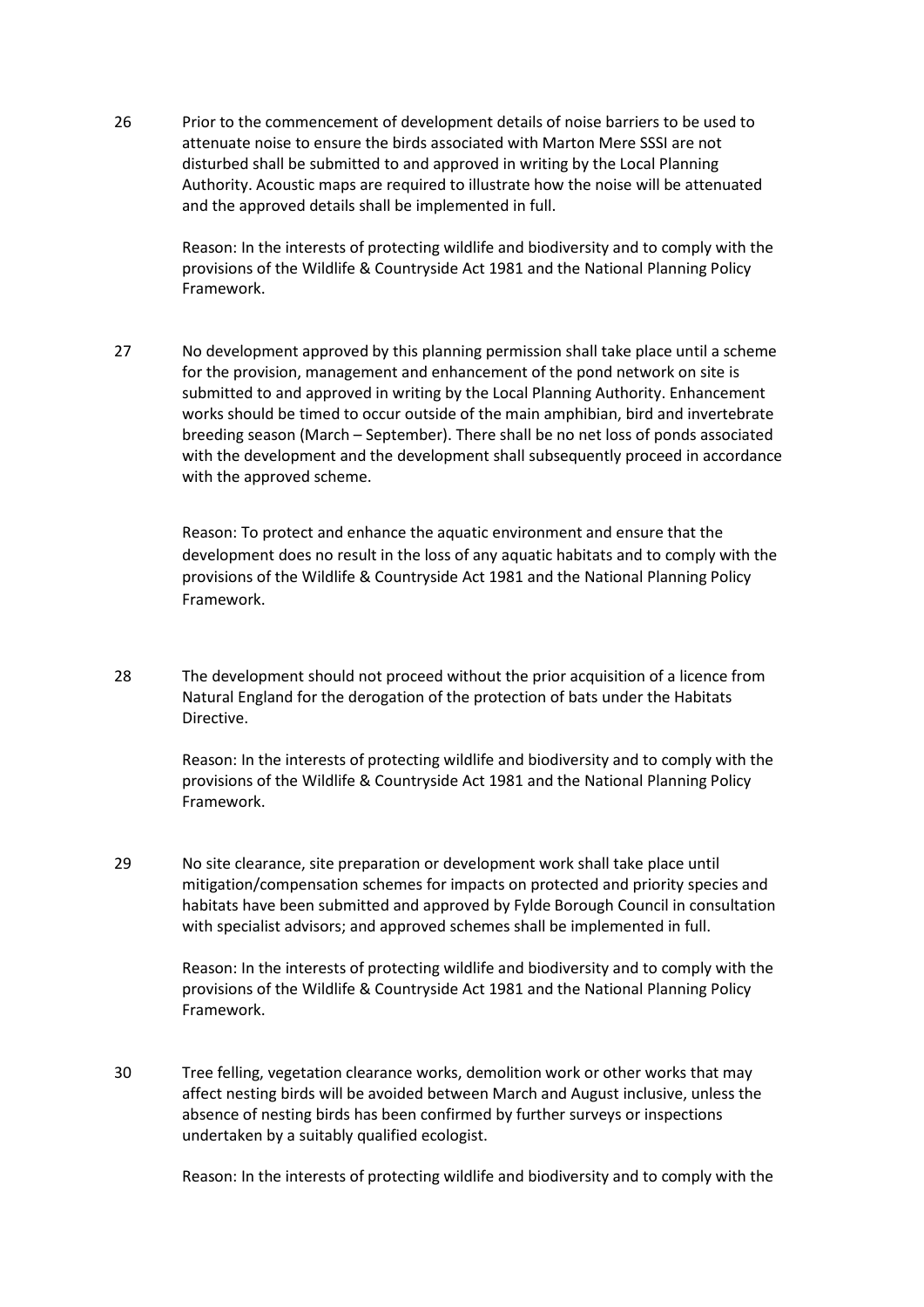provisions of the Wildlife & Countryside Act 1981 and the National Planning Policy Framework.

31 No site clearance, site preparation or development work shall take place until a landscaping scheme (including wildlife habitat creation, enhancement and management) has been submitted and approved by Fylde Borough Council in consultation with specialist advisors. The scheme shall demonstrate (1) adequate planting of native species appropriate to the locality to compensate for direct and indirect impacts, (2) that habitat connectivity through the site and to the wider area will be retained as a minimum, including for amphibians (3) that any planting along site boundaries will comprise appropriate native species, (4) provide details of habitat creation for amphibians and (5) maintenance and enhancement of the biodiversity value of retained and established habitats and the site as a whole. The approved management plan shall be implemented in full.

Reason: In the interests of protecting wildlife and biodiversity and to comply with the provisions of the Wildlife & Countryside Act 1981 and the National Planning Policy Framework.

- 32 Prior to any phase of works on site, a Construction Environment Management Plan will need to be submitted for approval and subsequent implementation. The plan will need to include measures for the protection of habitats and species both on and off site, including but not limited too;
	- Details of the storage of fuels and chemicals during construction
	- Sediment fences to be erected alongside ditches during construction.
	- Dust management of the site during construction
	- Details of safeguard areas of retained habitats on site and how they will be protected during construction. Fencing should be erected prior to the topsoil strip on site and the fencing chosen should not prevent the movement of animals but prevent the accidental encroachment of workmen (e.g. post and rail or post and wire fence)
	- Details of how brown hares will be allowed to escape construction areas if necessary.
	- Details of how ground nesting birds will be monitored and measures to be put in place to avoid these species from nesting.
	- Details of a monitoring programme to assess the impact of construction on European Site and SSSI. To be put in place to assess and take action if disturbance is recorded. Prior to any phase of works that starts between November and March (inclusive), there will be a one day baseline survey. This survey would establish whether any of the qualifying bird species of the two European designated sites are using the fields to the east and north and within 1 km of the scheme. This will also allow the typical distribution and behaviour of SPA/Ramsar site species to be clearly identified in advance of any works

Reason: In the interests of protecting wildlife and biodiversity and to comply with the provisions of the Wildlife & Countryside Act 1981 and the National Planning Policy Framework.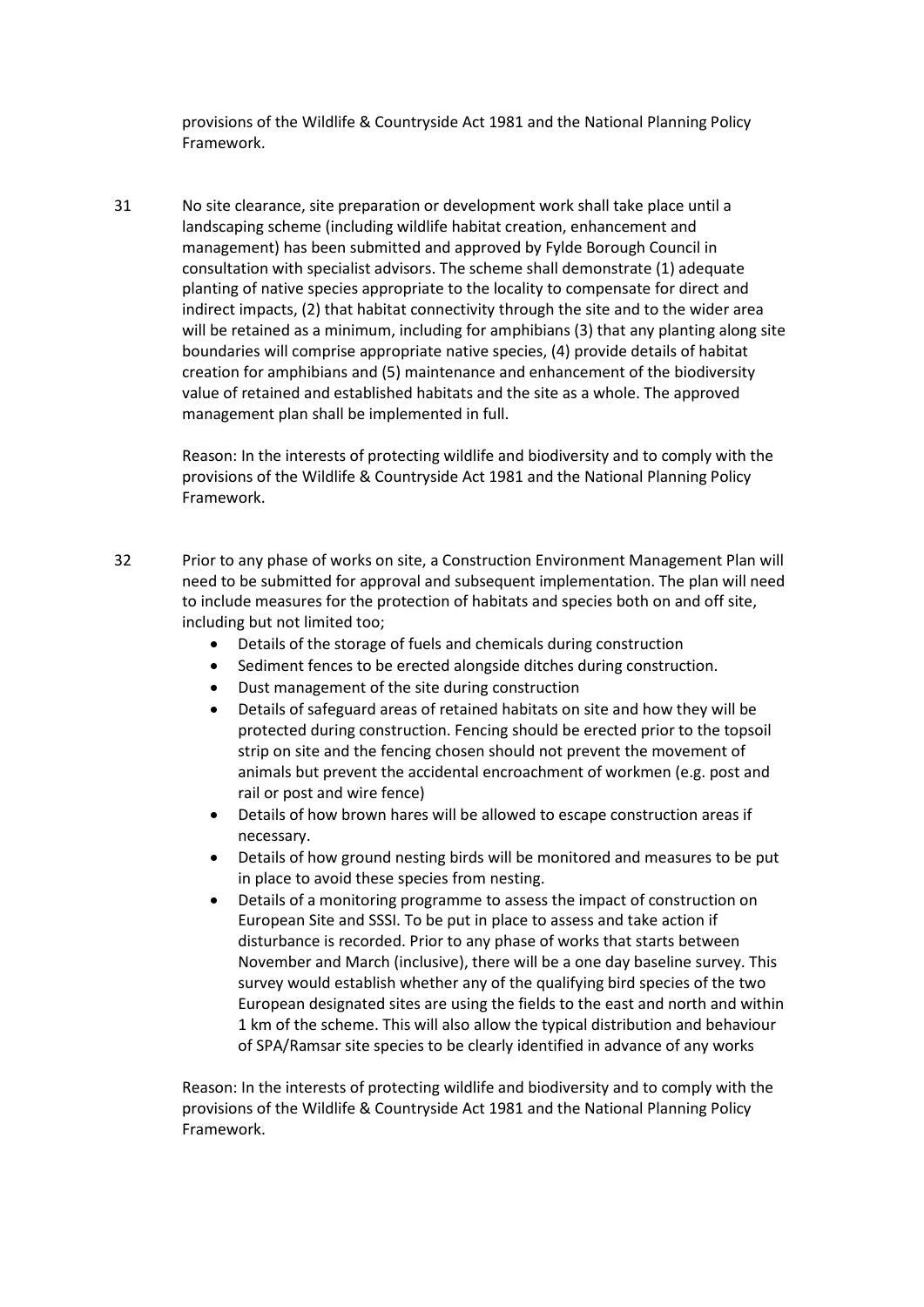33 All existing lengths of hedgerow within the proposed residential development area shall be retained, except for where their removal is required for the formation of access points or visibility splays or in other limited circumstances where an equivalent or greater length of hedge is provided as a replacement and has been previously agreed in writing by the Local Planning Authority. No removal, relaying or works to existing hedgerows shall be carried out between March and August inclusive in any one year unless otherwise agreed in writing by the Local Planning Authority.

> Reason: In the interests of protecting wildlife and biodiversity and to comply with the provisions of the Wildlife & Countryside Act 1981 and the National Planning Policy Framework.

34 No external lighting shall be installed until details of a lighting scheme have been submitted and approved in writing by Fylde Borough Council. The principles of relevant guidance shall be followed (e.g. the Bat Conservation Trust and Institution of Lighting Engineers guidance Bats and Lighting in the UK, 2009) and lighting along the northern boundary shall be hooded to ensure that the Biological Heritage Site remains dark.

> Reason: In the interests of protecting wildlife and biodiversity and to comply with the provisions of the Wildlife & Countryside Act 1981 and the National Planning Policy Framework.

35 Prior to commencement of works a fully detailed method statement to demonstrate that impacts on amphibians (including Common Toad) will be avoided both during the site clearance and development works and during the operational phase shall be submitted for approval in writing by Fylde Borough Council. Any approved details shall be implemented in full. The method statement shall include details of repeat surveys of Newts to be undertaken as development occurs in the vicinity of ponds on the site. If the presence of Great Crested Newt is detected at any point then all works shall cease until advice has been sought from an appropriately qualified person including regarding the need for a Natural England licence.

> Reason: In the interests of protecting wildlife and biodiversity and to comply with the provisions of the Wildlife & Countryside Act 1981 and the National Planning Policy Framework.

36 Prior to the commencement of any works approved by Reserved Matters applications there shall be a further precautionary inspection/survey of ditches to inform any change in the habitat quality for and use by any protected species including voles or otters. The report of the survey (together with proposals for mitigation/compensation, if required) shall be submitted to Fylde Borough Council for approval in consultation with specialist advisors. Any necessary and approved measures for the protection of protected species will be implemented in full.

> Reason: In the interests of protecting wildlife and biodiversity and to comply with the provisions of the Wildlife & Countryside Act 1981 and the National Planning Policy Framework.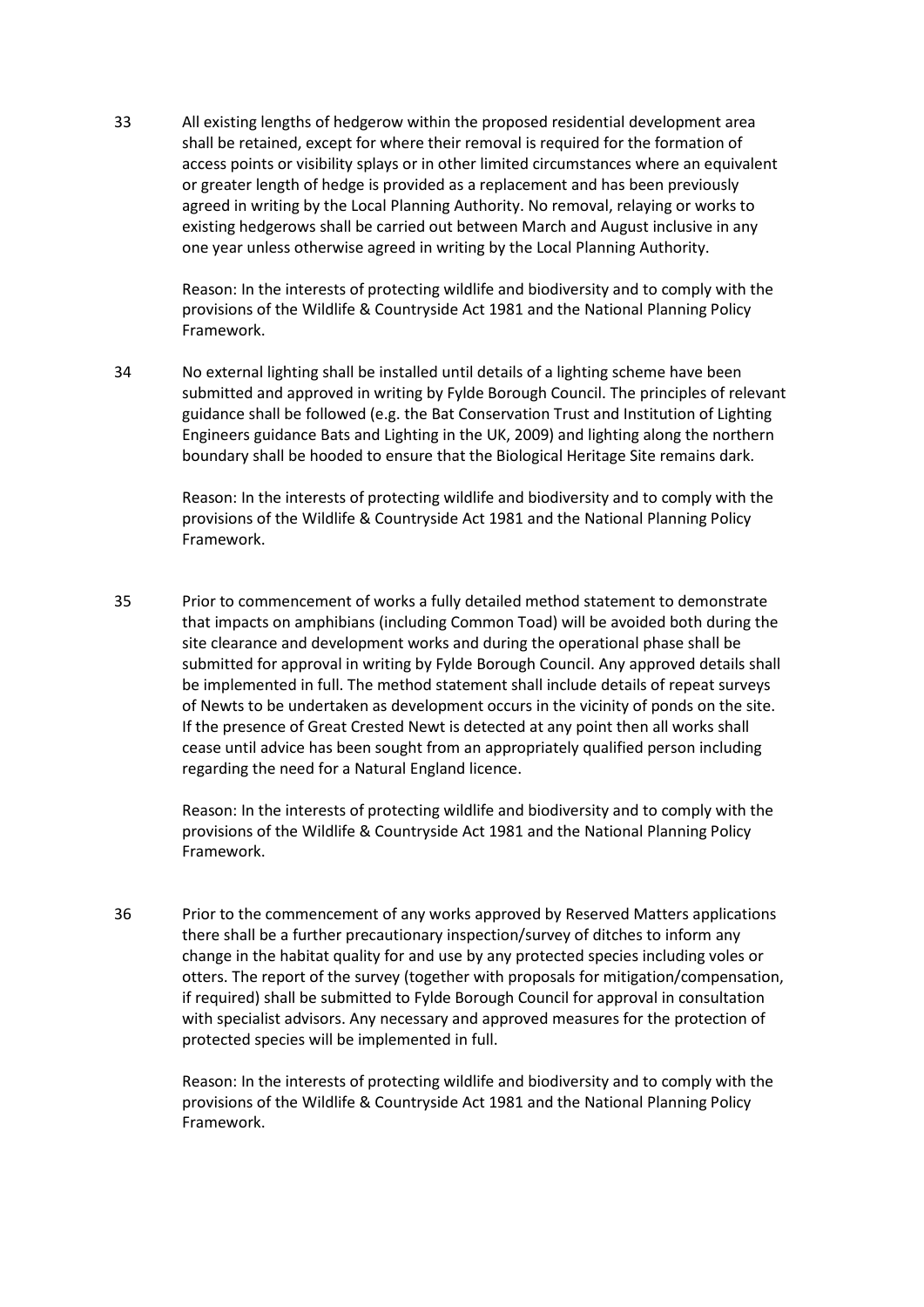37 No works shall commence until details of bird nesting opportunities to be installed with the re-developed site have been submitted and approved in writing by Fylde Borough Council. The details shall include provision for Song Thrush, Dunnock and House Sparrow (Species of Principal Importance). Consideration should also be given to provision of opportunities for other declining species of bird such as House Martin and Swift. The approved details shall be implemented in full.

> Reason: In the interests of protecting wildlife and biodiversity and to comply with the provisions of the Wildlife & Countryside Act 1981 and the National Planning Policy Framework.

38 No works to any phase of development shall commence until full details of bat roosting opportunities to be installed within the re-developed site (in addition to that required by NE licence) have been submitted and approved in writing by Fylde Borough Council. This shall include details of linkages across the site at each stage of development. Approved details shall be implemented in full.

> Reason: In the interests of protecting wildlife and biodiversity and to comply with the provisions of the Wildlife & Countryside Act 1981 and the National Planning Policy Framework.

- 39 All trees currently on the site shall be retained unless their removal is agreed in writing with the Local Planning Authority. A tree protection scheme for all trees and retained hedges on the site shall be submitted to and approved in writing by the Local Planning Authority. No work of any kind shall take place until the protective fences are erected around the retained trees in the position and to the specification agreed by the Local Planning Authority. Such fencing shall be retained throughout the development where work of any kind is undertaken in proximity to trees and hedging. Reason: In the interests of protecting wildlife and biodiversity and to comply with the provisions of the Wildlife & Countryside Act 1981 and the National Planning Policy Framework.
- 40 Prior to the demolition of any building on the site a further precautionary bat and barn owl survey shall be carried out of that building. The survey reports shall be submitted to the local planning authority for approval in writing prior to the commencement of demolition works, and the works shall be carried out in the accordance with the methodology for any mitigation identified in the further bat and barn owl survey.

Reason: In the interests of protecting wildlife and biodiversity and to comply with the provisions of the Wildlife & Countryside Act 1981 and the National Planning Policy Framework.

41 At the same time or prior to the submission of the First Reserved Matters application for the development hereby permitted, a Phasing Plan shall be submitted to and approved in writing by the Local Planning Authority. The Phasing Plan shall include details of the maximum number of dwellings and other development to be implemented within each phase of the development. The development shall only be implemented in accordance with the approved Phasing Plan. [The Phasing Plan may be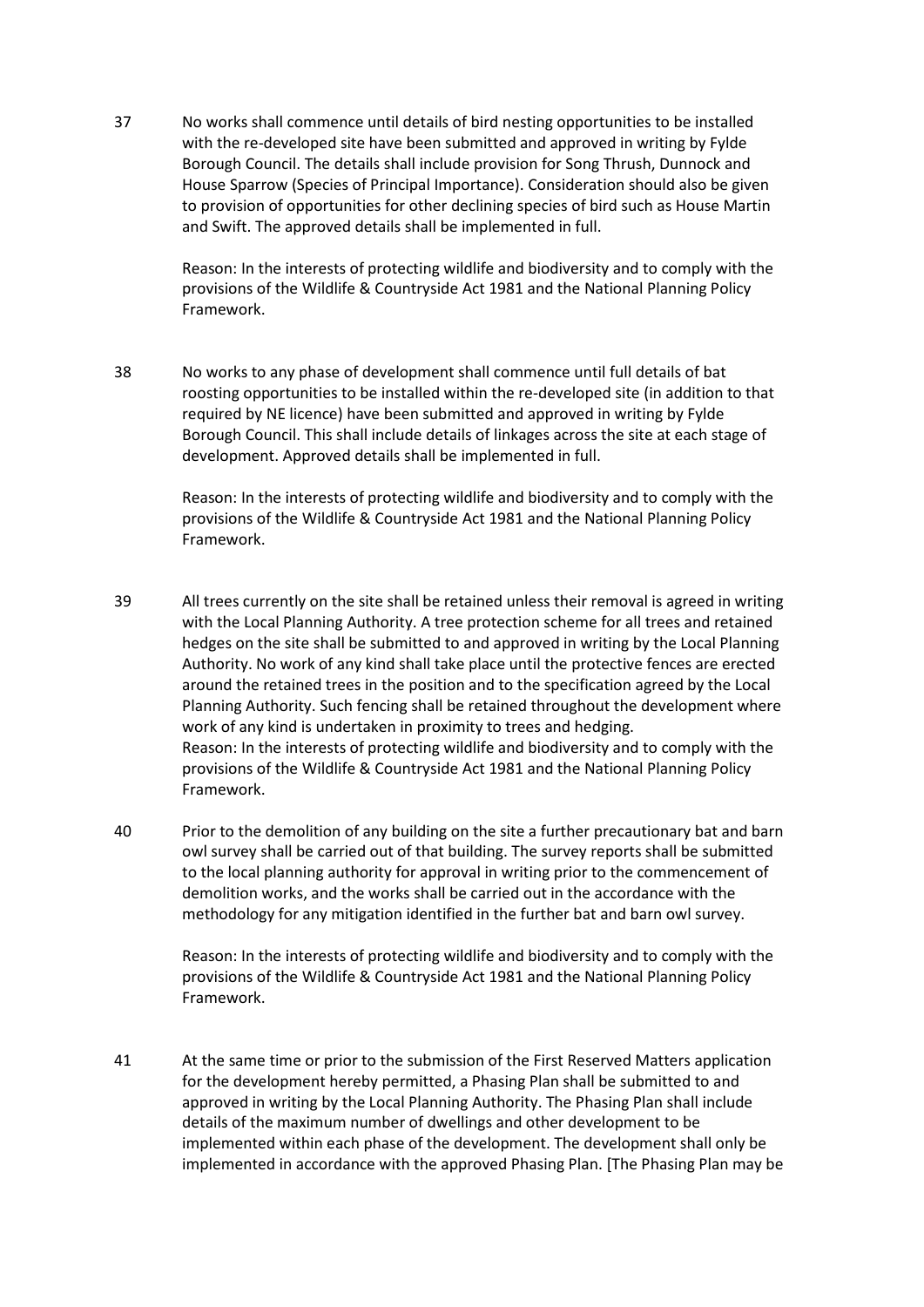amended from time to time with the written approval of the Local Planning Authority provided that if the proposed phasing is likely to give rise to any significant environmental effects which have not been assessed under the Town and Country Planning (Environmental Impact Assessment) Regulations 2011 then such amended Phasing Plan shall be accompanied by an Environmental Statement prepared in accordance with the said 2011 Regulations.]

Reason: To ensure the satisfactory phasing of the development and to ensure that the development, including affordable housing, open space, employment, community uses and utility infrastructure is delivered in a coordinated, planned way.

42 At the same time as the submission of the First Reserved Matters application for a phase or part of a phase of the development hereby permitted a Foul and Surface Water Drainage Strategy for the entire site shall be submitted to the Local Planning Authority for approval (in consultation with United Utilities PLC) such strategy to include the following details as a minimum:

> 2.1 a. unless otherwise agreed in writing, the foul connection point shall be to the 675 mm combined sewer in Clifton Road for the entire site;

b. the details of any additional off-site drainage infrastructure required as a result of the entire development; and

c. any drainage infrastructure connections (foul and surface water) between the different phases of the development defined by condition 1. Where drainage infrastructure connects development from different phases, it will be necessary to show how much development will be served by the connecting drainage infrastructure.

2.2. At the same time as the submission of each subsequent Reserved Matters application for a phase or part of a phase, an updated Foul and Surface Water Drainage Strategy shall be submitted to the Local Planning Authority for approval (in consultation with United Utilities PLC), such Strategy to include as a minimum the details listed above at part 2.1.

2.3. Unless otherwise agreed with the local planning authority (in consultation with United Utilities PLC), there shall be no foul and surface water connections between phases of development defined (and as may be amended from time to time) by condition 1 other than in accordance with the connections identified and approved under item 2.1.c. The detailed drainage schemes for each phase of development required by conditions 4 and 5 shall be submitted for approval in accordance with the foul and surface water drainage details approved under this condition.

2.4. No development shall be commenced on any phase or part of any phase of the development hereby permitted unless and until the Foul and Surface Water Drainage Strategy submitted with the relevant Reserved Matters application has been approved in writing by the Local Planning Authority in consultation with United Utilities PLC.

Reason: To ensure a holistic approach to the construction of the detailed drainage infrastructure for the site so that the drainage infrastructure which is constructed is able to cope with the foul and surface water discharges from the entire development site. This condition is imposed in light of policies set out within the National Planning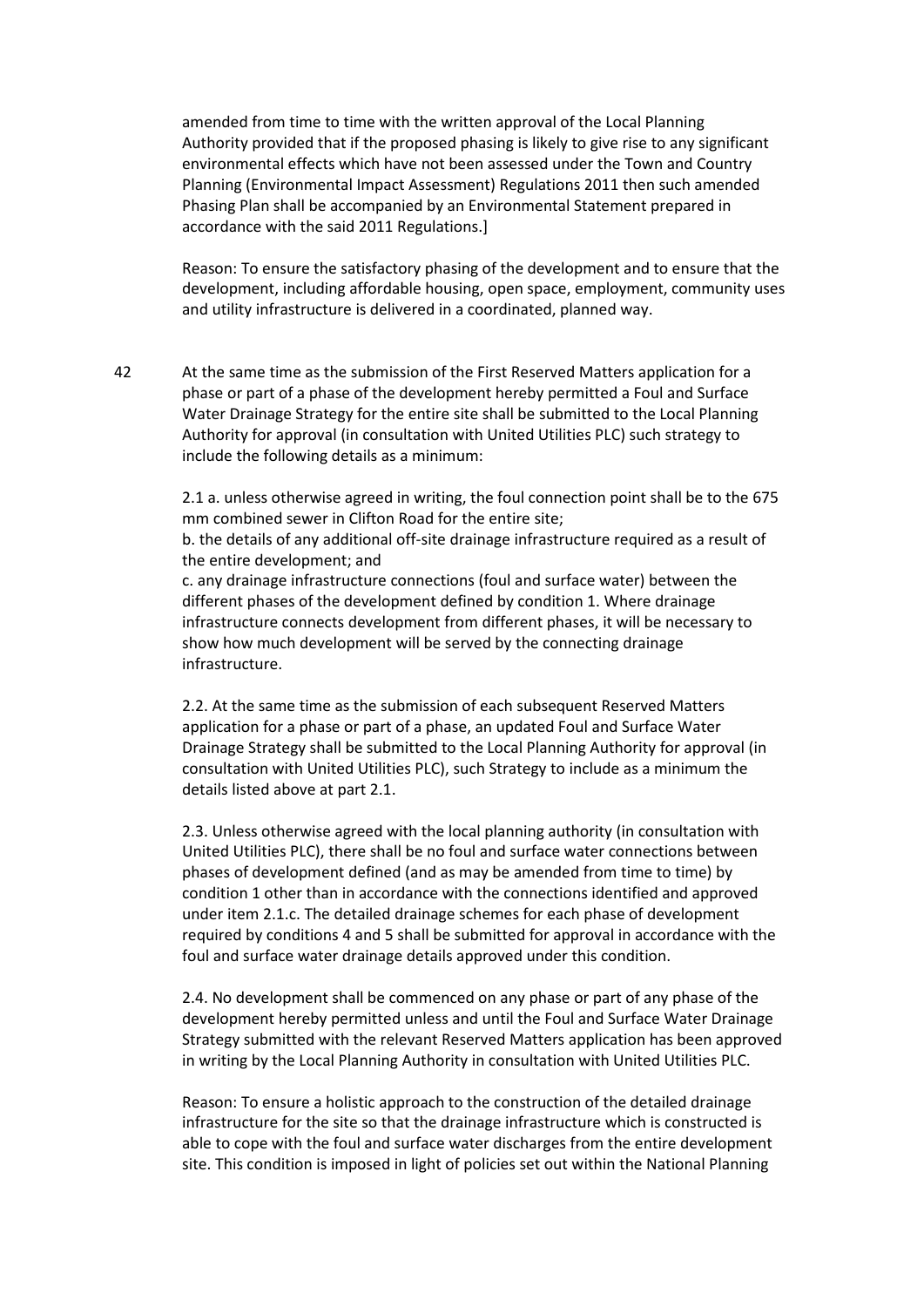Policy Framework (NPPF) and Fylde Borough Local Plan Alterations Review (October 2005).

43 For the avoidance of doubt, surface water shall drain separately from the foul. Unless otherwise agreed in writing, no surface water shall discharge directly or indirectly into the public foul, combined or existing surface water sewerage systems in accordance with the Foul and Surface Water Drainage Strategy submitted and approved pursuant to condition [42] above and with the details contained in the submitted application form, flood risk assessment prepared by Mayer Brown dated 28 March 2011, the Flood Risk Addendum prepared by Mayer Brown dated October 2013 and the email from Saman Seekkubadu of Mayer Brown dated 16 September 2013.

Reason: To promote sustainable development, secure proper drainage and to reduce the risk of flooding and pollution. This condition is imposed in light of policies set out within the NPPF and Fylde Borough Local Plan Alterations Review (October 2005).

44 Prior to commencement of any phase or part of any phase of the development hereby permitted, full details of the foul drainage scheme for that phase including full details of any connections to the foul sewer network and any necessary infrastructure shall be submitted to and approved in writing by the local planning authority (in consultation with United Utilities PLC). The details for each part or phase must be consistent with the Foul and Surface Water Drainage Strategy submitted and approved pursuant to condition [42] above. No housing or other development shall be occupied for that phase until the approved foul drainage scheme for that phase has been completed in accordance with the approved details and written notice of this fact has been sent to the Local Planning Authority.

Reason: To promote sustainable development, secure proper drainage and to reduce the risk of flooding and pollution. This condition is imposed in light of policies set out within the NPPF and Fylde Borough Local Plan Alterations Review (October 2005).

45 Prior to the commencement of each phase or part of the development hereby permitted, full details for a surface water regulation system and means of disposal for that phase or part phase, based wholly on sustainable drainage principles and evidence of an assessment of the hydrological and hydrogeological context of the development for that phase shall be submitted to and approved by the local planning authority (in consultation with United Utilities PLC) in writing. The drainage scheme shall demonstrate that the surface water run off generated up to and including the 1 in 100 year critical storm including 30% climate change allowance will not exceed the run-off from the existing undeveloped site and following the corresponding rainfall event. The details for each phase must be consistent with the Foul and Surface Water Drainage Strategy submitted and approved pursuant to condition [2] above and with the principles established in the submitted application form, flood risk assessment prepared by Mayer Brown dated 28 March 2011, the Flood Risk Addendum prepared by Mayer Brown dated October 2013 and the email from Saman Seekkubadu of Mayer Brown dated 16 September 2013. The development shall be completed in accordance with the approved details.

Reason: To promote sustainable development, secure proper drainage and to reduce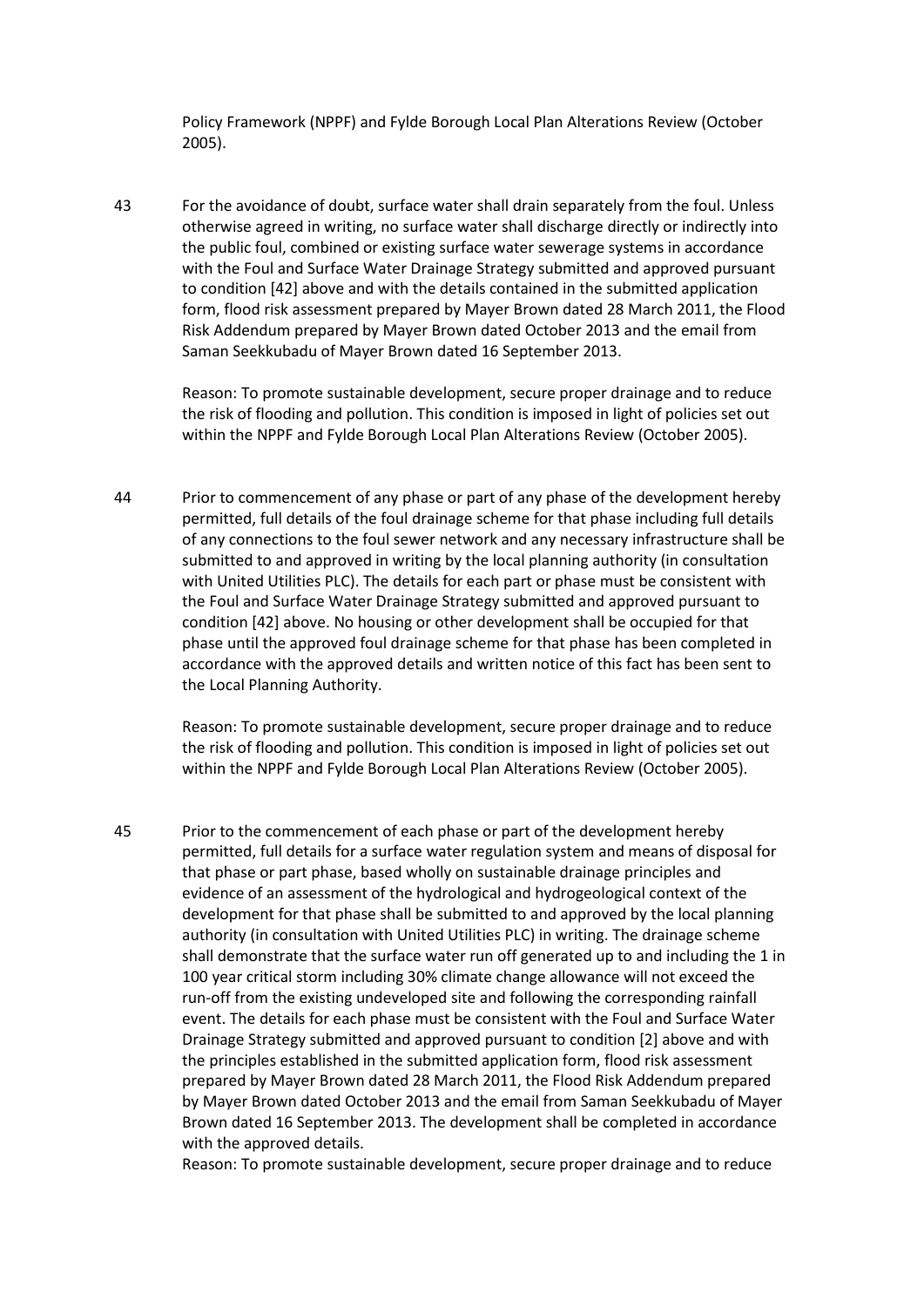the risk of flooding and pollution. This condition is imposed in light of policies set out within the NPPF and Fylde Borough Local Plan Alterations Review (October 2005).

46 Prior to the commencement of each phase or part phase of the development hereby permitted, a sustainable drainage maintenance and management plan for the lifetime of that phase or part phase of the development shall be submitted to and approved in writing by the Local Planning Authority (in consultation with United Utilities PLC). The plan shall include arrangements for permanent adoption by a SuDs approving body (SAB), Statutory Authority or other relevant party of any sustainable drainage features including any outfalls into local water courses, structures, ponds and bridges. Each phase shall be completed maintained and managed in accordance with the approved details.

> Reason: To promote sustainable development, secure proper drainage and to reduce the risk of flooding and pollution. This condition is imposed in light of policies set out within the NPPF and Fylde Borough Local Plan Alterations Review (October 2005).

- 47 The development hereby permitted shall be carried out in accordance with the approved Flood Risk Assessment (FRA) for Whyndyke Farm, Blackpool (reference H/ALBANP244; DATED 28 March 2011; Issue 1) and subject to the following requirements;
	- a) Surface water run-off from the site shall be attenuated up to a 1 in 100 year critical storm event (plus 30% allowance for climate change)
	- b) The discharge rate for surface water shall be limited to that it will not exceed the run-off rate from the undeveloped site or 6.3liters per second per hectare; whichever is lowest.
	- c) The area of the site within Flood Zone 2 will only be used for water compatible features designed to enhance the aquatic environment.

The mitigation measures detailed in the FRA shall be fully implemented prior to occupation or within any other period as subsequently may be agreed, in writing, by the Local Planning Authority.

Reason: To ensure the development is not at an unacceptable risk of flooding or exacerbates flood risk elsewhere

48 Prior to the commencement of development in situ permeability testing and other necessary geotechnical investigations shall be carried out to establish the ground conditions and suitability of the land for appropriate sustainable drainage components. The subsequent detailed drainage strategy must accommodate these findings which should be used to inform an appropriate Sustainable Drainage System (SuDS) which

> Reason: To ensure the use of suitable sustainable drainage components, to be satisfied that the proposed development does not pose an on-site or off-site local flood risk, to ensure water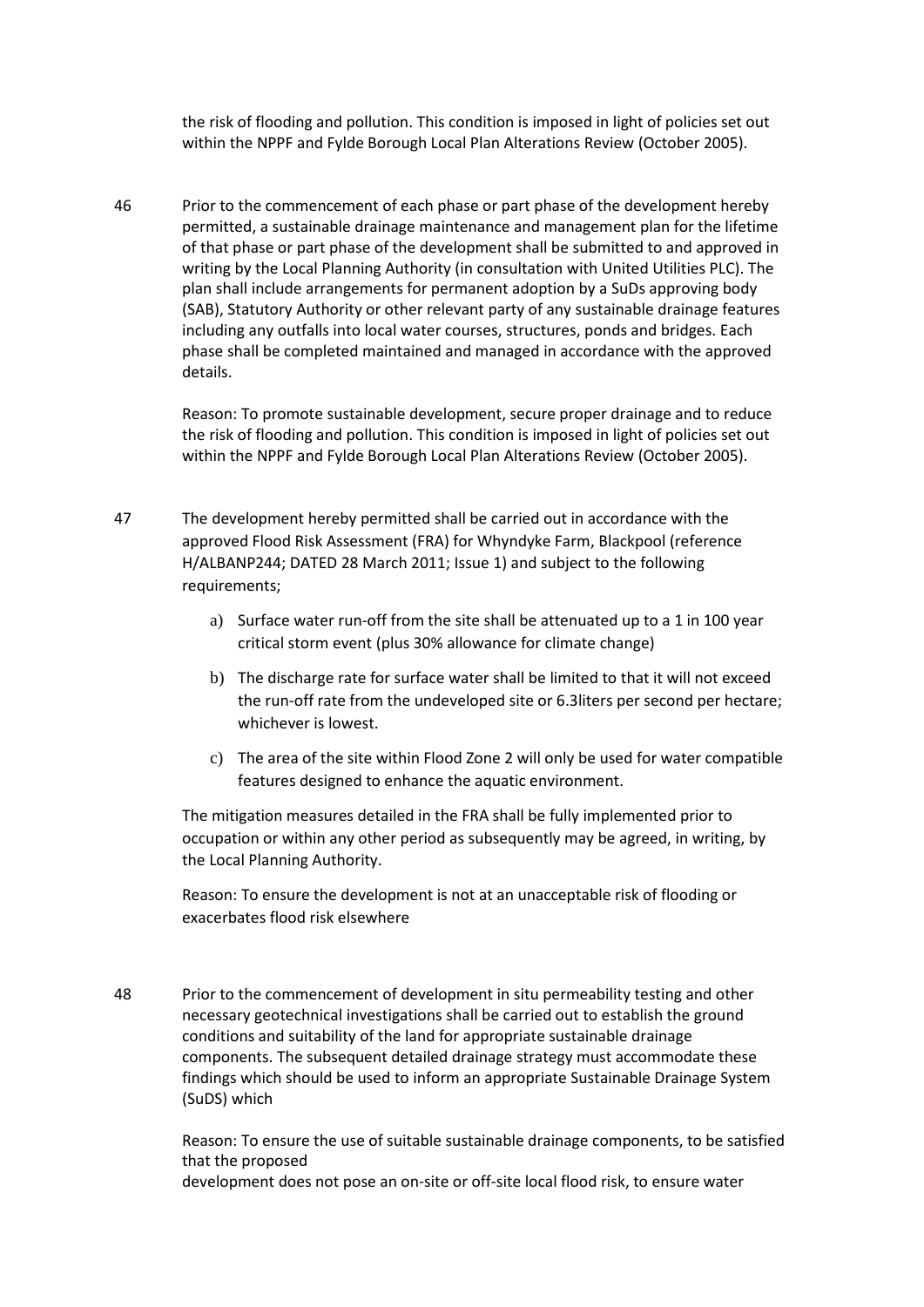quality is not compromised, and to satisfy Paragraph 103 of the National Planning Policy Framework.

49 The applicant must obtain Land Drainage Consent for ordinary watercourses from the Consenting Authority (Lancashire County Council), and that the Consenting Authority is informed of the intention to start works on site following approval being obtained.

Reason**:** To comply with Section 23 of the Land Drainage Act 1991, to ensure that any works to the watercourse do not pose an up- or down-stream flood risk, and to ensure that any works, pre-, during and post construction, do not impact on the water quality of receiving watercourses and bathing waters

50 The Neighbourhood Centre 1 of the development hereby approved shall be restricted to 0.7 hectares, and the foodstore (A1) approved within that area shall not exceed 400sq.m gross internal floor area, including, for the avoidance of doubt any mezzanine floorspace. The Neighbourhood Centre 2 of the development hereby approved shall be restricted to 0.4 hectares.

> Reason: In order to ensure there is no significant adverse impact on existing retail centres.

51 Within the neighbourhood centre (mixed) areas of the development, the opening hours and delivery times to each individual unit shall be submitted to and approved in writing by the local planning authority prior to the first trading of that individual unit, and the agreed hours shall be complied with thereafter, .

Reason: To protect the amenities of the area and the occupiers of neighbouring residential dwellings

52 The proposed development shall be designed so that cumulative noise from industrial or commercial sources within habitable rooms does not exceed 35dB LAeq (16 hour) from 07.00 to 23.00, 30dB LAeq (8 hour) from 23.00 to 07.00, and 45dB LAFmax from (19.00 –0700\* or 2300-0700) for single sound events, or any such level as agreed in writing by the Local Planning Authority. Prior to the submission of an application for full planning permission a noise study shall be undertaken to demonstrate that the development meets this requirement.

> \* The evening standard LAFmax will only apply were the existing evening LAFmax significantly exceeds the LAeq and the maximum levels reached are regular in occurrence, for example several times per hour

Reason: To protect the amenities of the area and the occupiers of neighbouring residential dwellings

.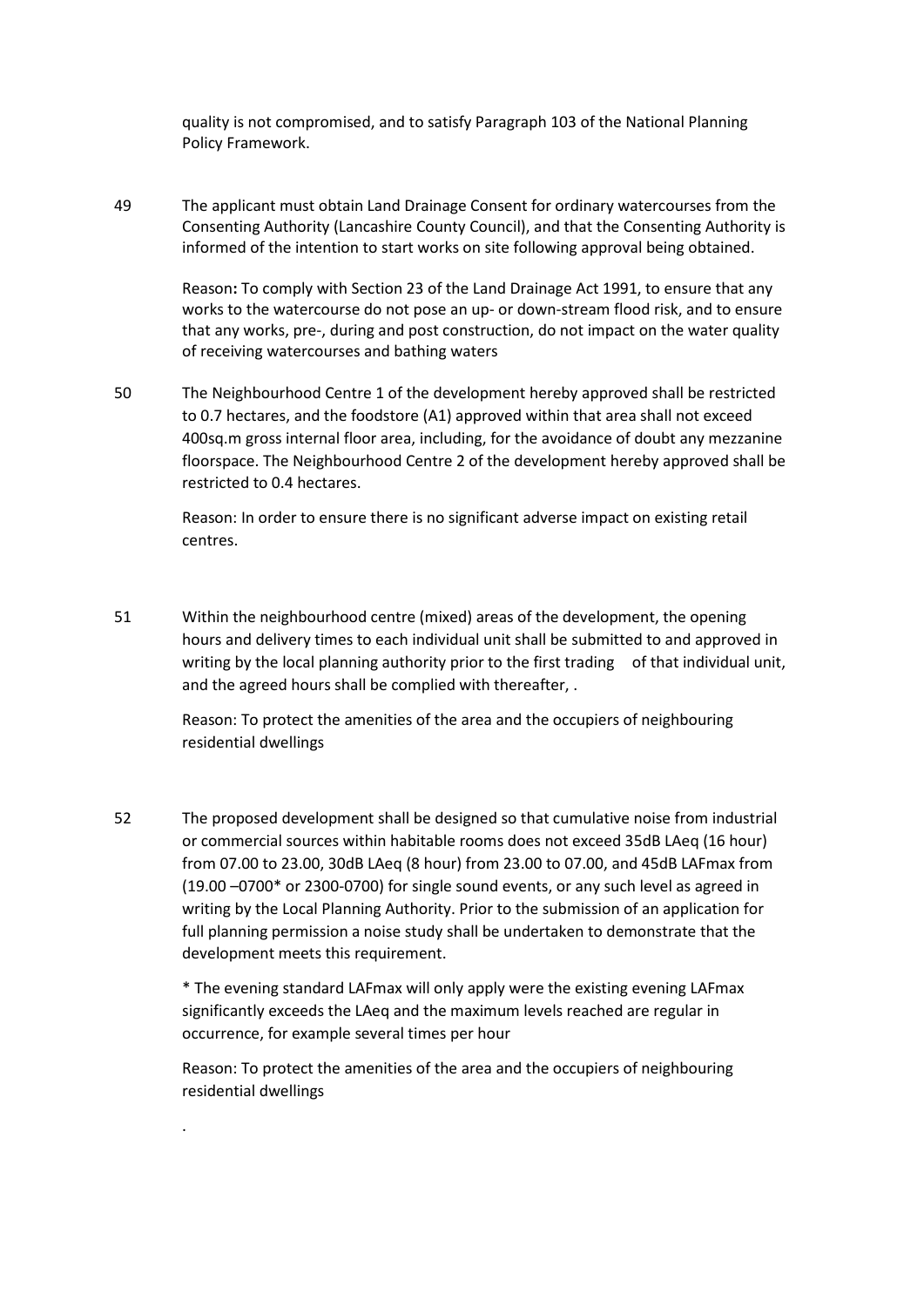53 The proposed development shall be designed so that cumulative noise from industrial or commercial sources to all outdoor living areas, for example rear gardens and balconies, do not exceed 55dB LAeq (16 hour) from 07.00 to 23.00 or any such level as agreed in writing by the Local Planning Authority. Prior to the submission of an application for full planning permission a noise study shall be undertaken to demonstrate that the development meets this requirement.

Reason: To protect residential amenity.

54 With regard to the existing environmental noise that may affect the proposed development, a noise impact assessment shall be carried out to assess the noise from road traffic.

> This assessment shall demonstrate that the following standards are met at and within the proposed development.

LAeq 55 dB 16 hours – gardens and outside living areas (for example balconies)

LAeq 35 dB 16 hours – indoors daytime

LAeq 30 dB 8 hours – indoors night-time (23.00-07.00)

LAFmax 45 dB( 8 hours – indoors night-time (23.00-07.00)

LAFmax 45 dB 4 hours – indoors evening  $(19.00-23.00)*$ 

\* The evening standard LAFmax will only apply were the existing evening LAFmax significantly exceeds the LAeq and the maximum levels reached are regular in occurrence, for example several times per hour

Reason: To protect residential amenity.

55 Non-residential properties within the development hereby approved shall comply with the following restrictions;

> There shall be no deliveries or collections of goods to or from any commercial premises between midnight and 07:00 hours and 21:00 hours and midnight on weekdays and Saturdays and not at any time on Sundays, Bank or Public Holidays.

> No vehicle delivering to the application premises, or waiting within any part of the application site, shall operate a bulkhead-mounted diesel powered or other mechanical refrigeration unit.

The use of reversing alarms on delivery vehicles shall be prohibited within the application site between the hours of 23:00 and 07:00

No metal roll cages shall be used during any Sunday, Public and Bank Holiday delivery activities at the store.

Signs, clearly legible by delivery vehicle drivers, shall be posted at all times on any commercial premises outside the delivery bay notifying drivers of; the permitted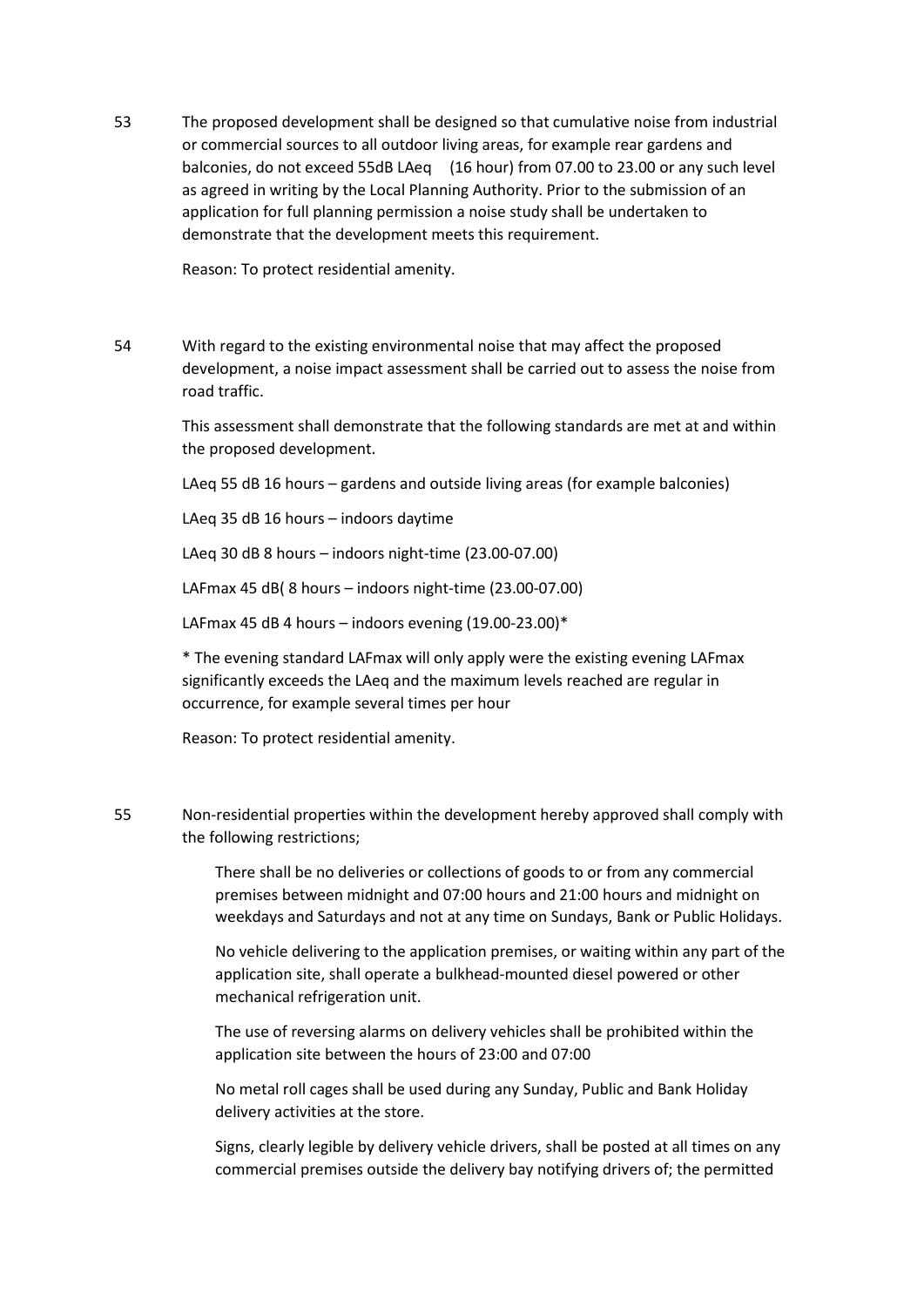hours for deliveries; the need to switch off refrigeration equipment; the need to switch off vehicle engines; that they are in a noise sensitive area]

Reason: In order to protect residential amenity.

56 The Maximum Instantaneous Noise Levels (LAFmax) from any commercial premises shall not exceed 60 dB(A) evening (19.00-23.00hrs)\* and night-time (23.00–07.00hrs) at the nearest noise sensitive premises to the proposed development. Alternative levels and monitoring locations may be used subject to the prior agreement of the Local Planning Authority.

> \* The evening standard LAFmax will only apply were the existing evening LAFmax significantly exceeds the LAeq and the maximum levels reached are regular in occurrence, for example several times per hour

Reason: In order to protect residential amenity.

57 Prior to the commencement of development of any area of employment development a scheme of noise insulation between that area and any areas of existing or new residential development that would be located within 60m pf the employment use shall be submitted to and agreed by the Local Planning Authority and implemented before first use of any of the commercial building .

Reason: In order to protect residential amenity.

58 With regard to buildings located within the employment area of the development hereby approved the following measures shall be submitted, approved in writing and complied with;

> A scheme of noise insulation, to include acoustic double glazing, with sound attenuated means of ventilation, both to the standard laid down in the Noise Insulation Regulations 1975, (or any equivalent standard approved by the Local Planning Authority). Such scheme shall be agreed by the Environmental Protection Unit (Acoustics Section) and implemented before occupation of the building.

> Before any external air conditioning/refrigeration units are used on any premises, they shall be enclosed with sound insulating material to reduce noise and mounted in a way which will minimise transmission of vibration and structure borne sound in accordance with a scheme to be approved by the Local Planning Authority.

The siting, type and method of installation of any industrial plant and machinery within the building(s) approved under this permission are to be agreed in writing with the Local Planning Authority before the building(s) are occupied for the purpose proposed.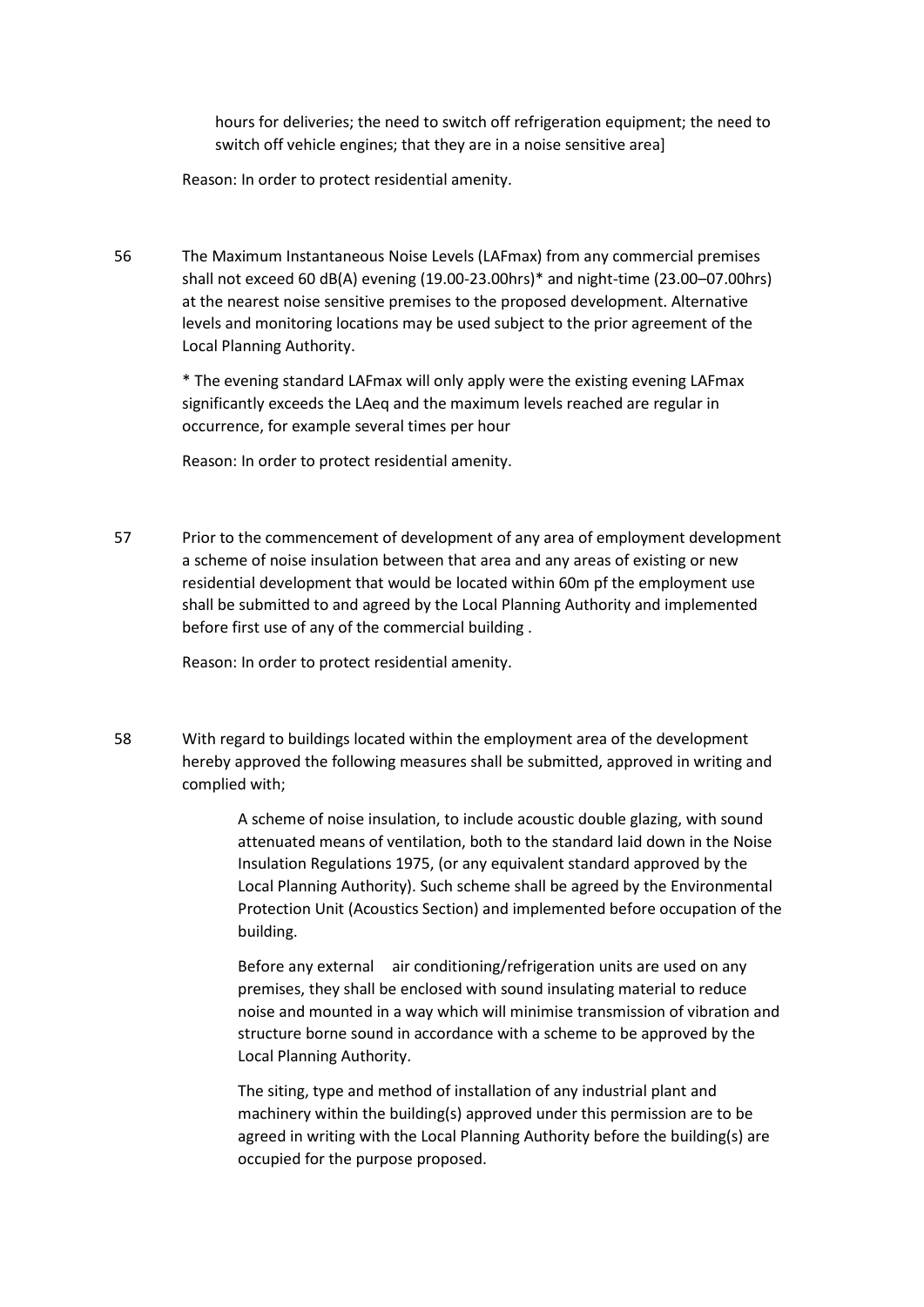Reason: In order to protect residential amenity.

59 The residential element of the development shall not commence until full details of the glazing specifications and acoustic ventilation of the development hereby approved has been agreed by the LPA.

Reason: To protect residential amenity.

60 Prior to the commencement of development, the following information shall be submitted to the Local Planning Authority (LPA) for approval in writing:

> (a) A desk study which assesses the risk of the potential for on-site contamination and ground gases and migration of both on and off-site contamination and ground gases.

> (b) If the desk study identifies potential contamination and ground gases, a detailed site investigation shall be carried out to address the nature, degree and distribution of contamination and ground gases and shall include an identification and assessment of the risk to receptors as defined under the Environmental Protection Act 1990, Part 2A, focusing primarily on risks to human health and controlled waters. The investigation shall also address the implications of the health and safety of site workers, of nearby occupied buildings, on services and landscaping schemes, and on wider environmental receptors including ecological systems and property.

> The sampling and analytical strategy shall be submitted to and be approved in writing by the LPA prior to the start of the site investigation survey.

(c) A remediation statement, detailing the recommendations and remedial measures to be implemented within the site.

(d) On completion of the development/remedial works, the developer shall submit written confirmation, in the form of a verification report, to the LPA, that all works were completed in accordance with the agreed Remediation Statement.

Any works identified in these reports shall be undertaken when required with all remedial works implemented by the developer prior to occupation of the first and subsequent dwellings.

61 Prior to the commencement of development at the site full details of the infrastructure to serve the proposed employment area shall be submitted to and approved in writing by the Local Planning Authority. The details shall include drainage, landscaping, highways and other utilities and shall be provided prior to the occupation of the 700<sup>th</sup> dwelling on the site.

Reason: To ensure that the employment land is available.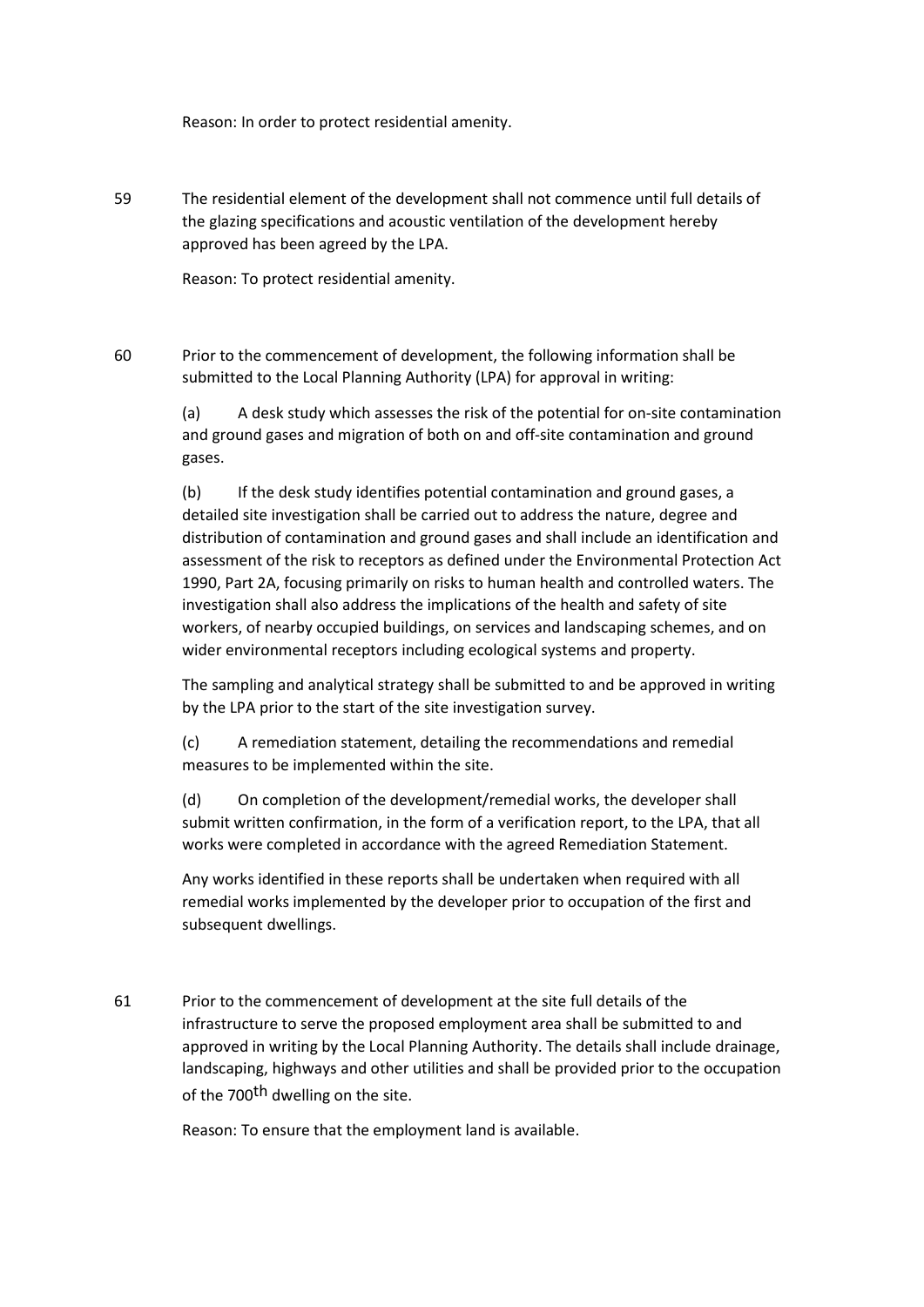62 All subsequent Reserved Matters applications in relation to the development hereby approved shall following the principles and parameters outlined in the Design Principles and Parameters Statement (November 2014) and the corresponding parameters plans relating to land use, character areas, urban design framework, access and movement and landscape.

> Reason: To ensure that the site is development cohesively, at an appropriate density and is appropriately designed.

63 No development shall be permitted on the site within 10m of the existing highway boundary on the south side of the development between the A583/M55 Junction 4 roundabout and the eastern edge of the site, unless agreement is given by the LPA, in consultation with the highway authority.

> Reason: In order to allow for potential highway improvements associated with the M55 to Norcross link road.

## **Informative notes:**

- 1. Information submitted within an Environmental Statement has been considered as part of the decision with regard to this application.
- 2. The Local Planning Authority (LPA), in reaching this decision, has followed the guidance in paragraphs 186 and 187 of the National Planning Policy Framework. The Framework advises that the LPA should work proactively with applicants to secure developments that improve the economic, social and environmental conditions of the area. This has been demonstrated by:
	- Actively engaging in pre-application discussions with the applicant to try and find solutions to problems
	- Working with Officers of Blackpool Council, advisors from the Advisory Team for Large Applications and representatives of other statutory undertakers in order to provide advice to the applicant/agent during the course of the application on potential problems and possible solutions
	- Securing revised plans and technical information during the course of the application which have overcome initial problems
- 3. The grant of planning permission does not entitle a developer to obstruct a right of way and any proposed stopping-up or diversion of a right of way should be the subject of an Order under the appropriate Act.
- 4. The grant of planning permission will require the applicant to enter into an appropriate Legal Agreement with the County Council as Highway Authority. The Highway Authority hereby reserves the right to provide the highway works associated with this proposal that fall within the highway under LCC control. Provision of the highway works includes design, procurement of the work by contract and supervision of the works. The applicant should be advised to contact the Environment Director at County Hall, Preston PR1 0LD, in the first instance, to ascertain the details of such an agreement and the information to be provided.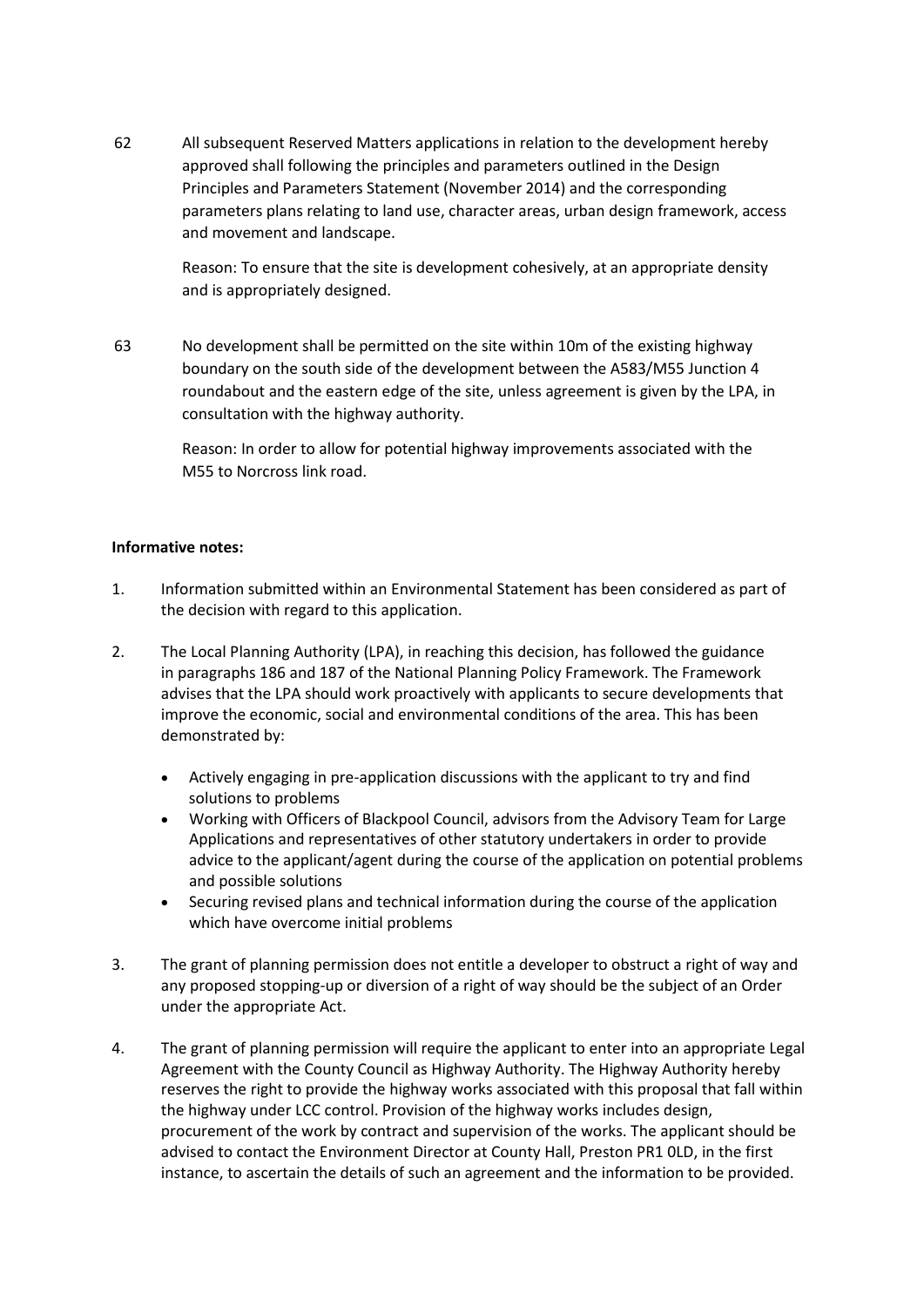- 5. Traffic Regulation Orders, diversions of Public Rights of Way, Stopping Up of existing highway, changes to public transport scheduling/routing and other activities require separate statutory consultation processes beyond the planning application process. The applicant will be obliged to meet all the costs associated with these of works and ensure that any works which rely upon them do not commence until all legal processes have been satisfactorily completed.
- 6. The applicant is advised that the design and layout of the playing pitches should comply with the relevant industry Technical Design Guidance, including guidance published by Sport England, National Governing Bodies for Sport. Particular attention is drawn to Natural Turf for Sport produced by Sport England.

#### **Item Number:** 2

| Application Reference: 14/0822 |                                                                | <b>Type of Application:</b>                                  | <b>Full Planning Permission</b> |
|--------------------------------|----------------------------------------------------------------|--------------------------------------------------------------|---------------------------------|
|                                |                                                                |                                                              |                                 |
| Applicant:                     | <b>West Register</b>                                           | Agent :                                                      | Indigo Planning Ltd             |
|                                | (Realisations) Ltd                                             |                                                              |                                 |
| Location:                      | (SITE 3) LAND AT DUGDALES CLOSE / BROOKLANDS WAY / HALLAM WAY, |                                                              |                                 |
|                                | WHITEHILLS, WESTBY WITH PLUMPTONS                              |                                                              |                                 |
| <b>Proposal:</b>               |                                                                | PROPOSED ERECTION OF BUILDING PROVIDING 10,195 SQM OF RETAIL |                                 |
|                                |                                                                | FLOORSPACE (CLASS A1) OVER TWO FLOORS WITH ASSOCIATED CAR    |                                 |
|                                | PARKING AND ACCESS WORKS                                       |                                                              |                                 |

#### **Decision**

#### Application Deferred

#### **Reasons**

Deferred in order to allow officers to enter into further negotiations with the developer to secure improvements to the layout and landscaping of the site and to discuss a suite of appropriate planning conditions and heads of terms to be included in a section 106 agreement to include: marketing of the applicant's other sites in the vicinity, public realm improvements, improvements to local highways, sustainable transport measures and restrictions on retail goods to be sold from the premises.